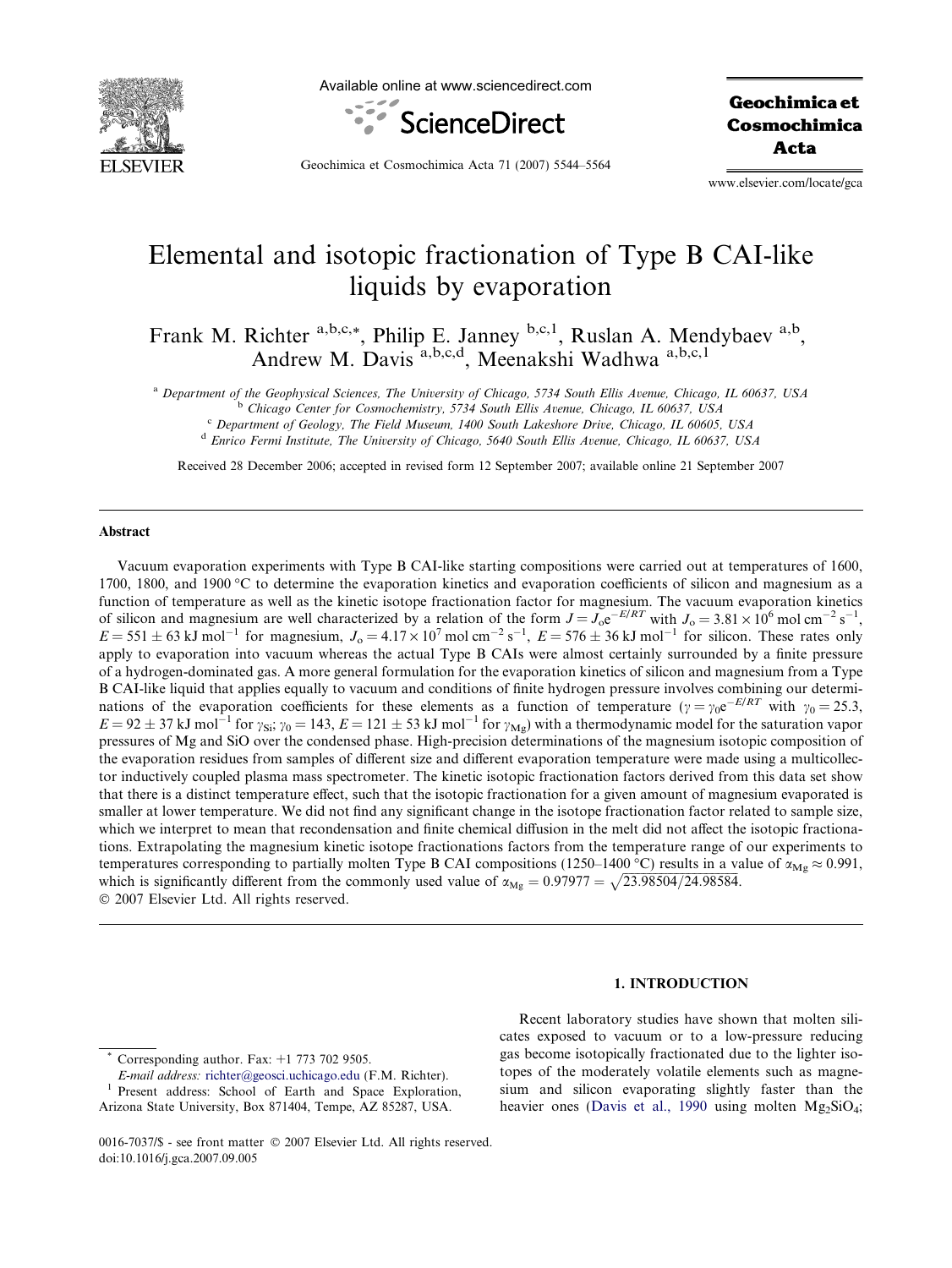[Wang et al., 2001](#page-20-0) using a melt with solar proportions of major element oxides; [Richter et al., 2002](#page-19-0) with a Type B CAI-like composition melt). The composition used by [Richter et al. \(2002\)](#page-19-0) was motivated by the observation that a certain component in primitive meteorites, the calcium-, aluminum-rich inclusions (CAIs), are often enriched in the heavy isotopes of silicon and magnesium (see [Clayton](#page-19-0) [et al., 1988](#page-19-0)), which is widely accepted as evidence that the isotopically fractionated inclusions were subjected to sufficiently high temperatures for a sufficiently long time in the solar nebula for them to partially melt and evaporate a fraction of their original silicon, magnesium, and associated oxygen. The CAIs that have been studied in the greatest detail are the large, coarse-grained CAIs from CV3 chondrites such as Allende. There are various reasons for this emphasis. These are the oldest materials generally accepted to have formed in the solar nebula  $(4.56711 \pm 0.00016 \text{ Ga}$ ; [Amelin et al., 2002, 2006\)](#page-19-0), and their age is effectively that of the solar system. They are large enough that bulk magnesium and silicon isotopic analyses showing enrichment in the heavy isotopes have been available for more than twenty years. Coarse-grained CAIs can be divided into Type A, in which melilite and spinel are the dominant minerals, and Type B, which consist of melilite, a titanium-, aluminum-rich pyroxene commonly referred to as fassaite, spinel, and anorthite [\(Grossman, 1980\)](#page-19-0). The Type B CAIs have petrologic features from which thermal histories have been inferred based on their igneous textures and mineral zoning (e.g., [Stolper, 1982; MacPherson et al.,](#page-19-0) [1984; Stolper and Paque, 1986\)](#page-19-0). [Grossman et al. \(2000\)](#page-19-0) used these various attributes to give the following plausible account for the origin and evolution of the Type B CAIs. (1) Precursors condensed as solids from an initially hot well-mixed gas of solar composition as temperatures fell to about  $1100\,^{\circ}\textrm{C}$ . (2) The precursors were reheated by some unspecified mechanism to temperatures of about  $1400^{\circ}$ C, which caused extensive melting and accounts for their igneous texture. (3) The partially molten stage lasted for a sufficient time that as much as 30% of the MgO component and  $15\%$  of the  $SiO<sub>2</sub>$  component evaporated, which accounts for the Type B CAIs being depleted in these components relative to compositions calculated to condense from a gas of solar composition and for the remaining silicon and magnesium to have become isotopically heavy. Assessing the validity of this or any other proposed scenarios for the origin and evolution of primitive materials in the early solar system requires quantifying the elemental and isotopic fractionations associated with evaporation and comparing these to observed fractionations. Such quantification requires reliable experimental data of various sorts, most importantly, thermodynamic data for calculating the equilibrium relationships between relevant phases and kinetic data for the elemental and isotopic fluxes associated with evaporation. The goal of the experimental study reported here is to extend and improve the kinetic database relevant to evaporation of Type B CAI-like liquids.

Quantitative calculations of the condensation sequence of a cooling gas of a specified pressure and composition are no better than the thermodynamic data used to calculate solid–liquid–gas equilibria. And while con-

densation calculations for the early solar nebula have a long history (e.g., [Urey, 1952; Larimer and Anders,](#page-19-0) [1967; Grossman, 1972](#page-19-0)), significant uncertainties remain, reflecting different choices for the thermodynamic properties of the condensed phases (see discussions in [Petaev](#page-19-0) [and Wood, 2005 and Ebel, 2006](#page-19-0)). The fact of the matter is that comprehensive thermodynamic data do not yet exist for some of the most important compositions relevant to cosmochemistry. For example, the most complete model for calculating the thermodynamic properties of silicate liquids and partial melts is the MELTS computer code [\(Ghiorso and Sack, 1995\)](#page-19-0) but the range of compositions it covers does not include chondritic or CAI-like compositions. The model of [Berman \(1983\)](#page-19-0) for CaO–  $MgO-Al_2O_3-SiO_2$  (CMAS) melts can be used for CAIlike compositions, but there is not yet a thermodynamic model for calculating solution properties in the full range from CAI-like melts to chondritic compositions. Serious uncertainties also arise with regards the thermodynamic properties of key minerals, especially when they involve solid solutions. The effect of such uncertainties can be seen when comparing the calculated and experimentally determined crystallization temperature of the major Type B CAI mineral melilite (a solid solution between gehlenite,  $Ca<sub>2</sub>Al<sub>2</sub>SiO<sub>7</sub>$ , and åkermanite,  $Ca<sub>2</sub>Mg Si<sub>2</sub>O<sub>7</sub>$ ). Grossman et al. (2002) calculated crystallization temperatures of melilite from a Type B CAI-like melt that were as much as  $150^{\circ}$ C higher than that found in laboratory crystallization experiments with the same composition [\(Mendybaev et al., 2006](#page-19-0)). The crystallization temperatures for melilite in Type B CAI-like melts are extremely important in that these temperatures are the most direct constraint we have on the peak temperatures responsible for partially melting the Type B CAI precursors. Uncertainties regarding the composition of condensates from a solar composition gas and melilite crystallization temperatures are of concern for the present study in terms of our choosing relevant starting compositions and run temperatures for our evaporation experiments and how the results will be used to interpret the conditions experienced by the Type B CAIs and the nature of their precursors. We assume that the peak temperature and crystallization interval of the Type B CAI precursors is  $1400-1250$  °C based on the experimental data of [Mendybaev et al. \(2006\).](#page-19-0) However, in order to avoid the difficulty of interpreting fractionation data when the condensed phase is not fully molten, we ran our evaporation experiments at somewhat higher temperatures than those likely to have been experienced by the Type B CAIs. The evaporation experiments reported here cover a sufficient temperature range of 1900–  $1600$  °C to allow extrapolation of the results to the lower temperature range likely to have been experienced by the natural CAIs. The usual assumption, based on textural evidence (i.e., large euhedral melilite crystals), is that the Type B CAIs were reheated to only slightly above the melting temperature of melilite  $(\sim 1400 \degree C)$ and remained partially molten down to temperatures of about 1250 °C ([Stolper and Paque, 1986; Mendybaev](#page-19-0) [et al., 2006\)](#page-19-0).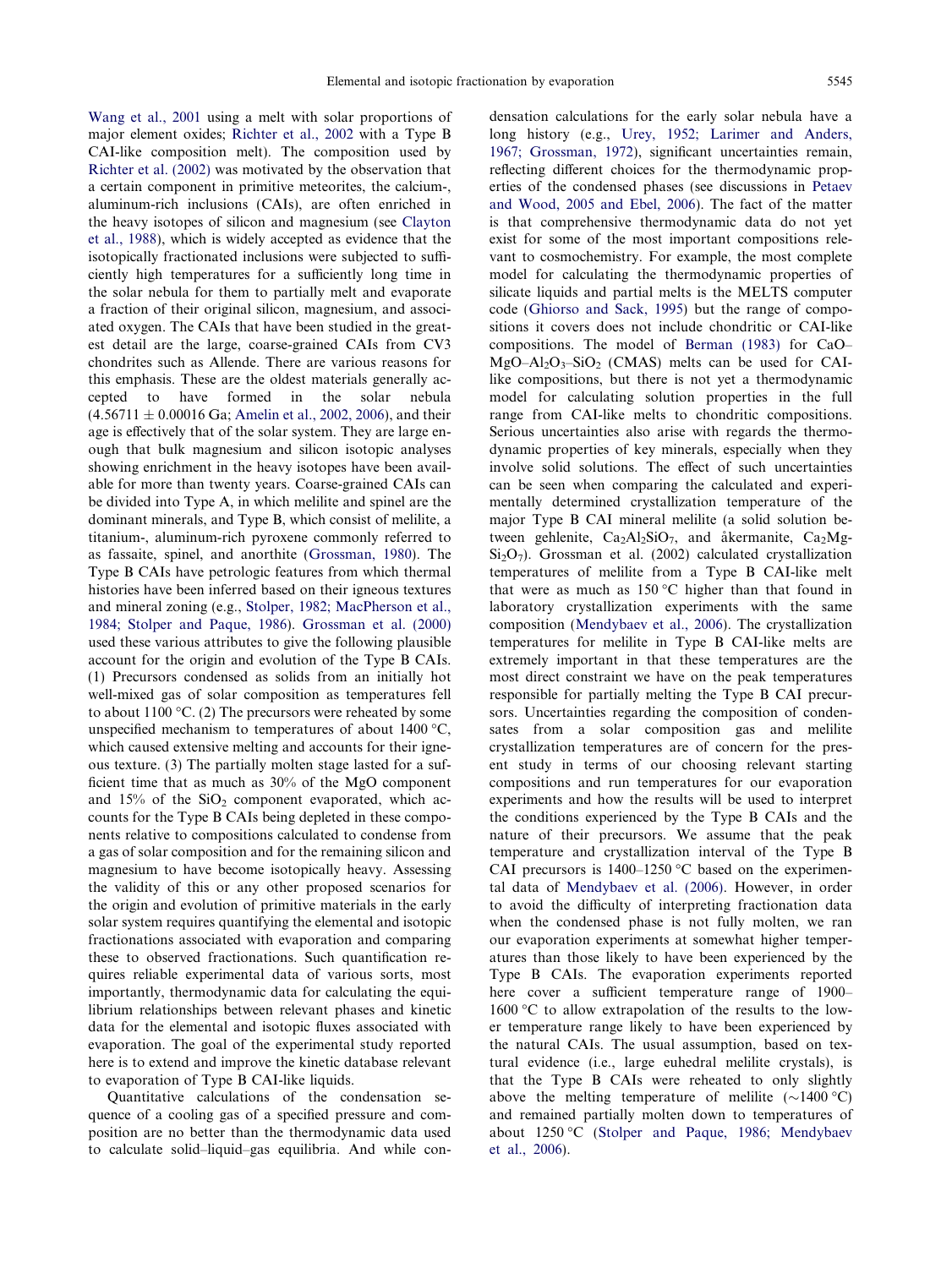# 2. THEORETICAL FRAMEWORK

<span id="page-2-0"></span>The specific needs for experimental data in connection with the causes and consequences of evaporation are most easily seen with reference to the generally accepted theoretical representation of the evaporation/condensation process. The net evaporation flux of an element or isotope i from a condensed phase to a surrounding gas is given by (see [Hirth and Pound, 1963](#page-19-0))

$$
J_i = \frac{n_i \gamma_i (P_{i, \text{sat}} - P_i)}{\sqrt{2\pi m_i RT}},
$$
\n(1)

where the simplifying assumption (reasonable for our purposes) that the gas is dominated by a single species containing i has been made.  $J_i$  is the net flux of i in moles per unit area per unit time,  $n_i$  is the number of atoms of i in the gas species molecule,  $\gamma_i$  is the evaporation coefficient,  $P_{i, \text{sat}}$  is the saturation vapor pressure of  $i$ ,  $P_i$  is the pressure of i at the evaporating surface,  $m_i$  is the molar mass of gas species containing  $i$ ,  $R$  is the gas constant, and  $T$  is absolute temperature. This representation derives from the kinetic theory of ideal gases where  $P_i/\sqrt{2\pi m_iRT}$  is the rate of collision with the surface of the species containing  $i$ . If only a fraction  $\gamma_i$  of the molecules impinging on the surface stick (i.e., condense), then the condensation flux of  $i$  will be reduced by this factor  $\gamma_i$ . At equilibrium,  $P_i = P_{i, \text{sat}}$  and there is no net flux of i from the condensed phase, thus an evaporation flux proportional to  $P_{i, \text{sat}}$  must balance the condensation flux. Eq. (1) follows from the assumption that the evaporation flux remains proportional to  $P_{i, sat}$  for all values of  $P_i$  including zero (i.e., evaporation into vacuum).

The experiments discussed in later sections involve conditions such that  $P_i \ll P_{i,\text{sat}}$  and the dominant gas species for silicon and magnesium are Mg and SiO, thus  $n_i = 1$ . Eq. (1) then becomes

$$
J_i = \frac{\gamma_i P_{i, \text{sat}}}{\sqrt{2\pi m_i RT}}.\tag{2}
$$

The reason experimental data are essential for quantifying the evaporation kinetics of volatile elements from condensed phases is that the evaporation coefficients  $\gamma_i$  are often significantly different from unity, but there is no theoretical way of calculating them for the systems of interest here. In a later section, we present new experimental results for the evaporation rate of silicon and magnesium as a function of temperature and show that the associated evaporation coefficients are temperature dependent and very much smaller than one.

Eq. (2) can be used to define the relative volatility of elements during evaporation, which for silicon and magnesium we can write as

$$
\frac{J_{\rm Si}}{J_{\rm Mg}} = \frac{\gamma_{\rm Si} P_{\rm SiO, sat}}{\gamma_{\rm Mg} P_{\rm Mg, sat}} \sqrt{\frac{m_{\rm Mg}}{m_{\rm SiO}}}.
$$
\n(3)

The relevant masses are those of the dominant gas phase species containing magnesium and silicon in equilibrium with a CMAS melt (i.e., Mg and SiO). Note that the relative ''kinetic'' volatility of two elements during evaporation given by Eq. (3) could be quite different from the more usual definition of volatility given by the ratio of saturation vapor

pressures alone. It follows from Eq. (3) that given a thermodynamic model for the CMAS liquid with which to calculate the saturation vapor pressures and laboratory data on the trajectory in composition space of the evaporation residues, the ratio of the evaporation coefficients can be determined. In a later section we will show that this approach can be used to determine the ratio of the magnesium and silicon evaporation coefficients as a function of temperature far more precisely than can be done by taking the ratio of evaporation coefficients measured separately.

Eq. (2) can also be used to represent the kinetic fractionation of isotopes by evaporation under the conditions where Eq. (2) is applicable (i.e.,  $n_i = 1$  and  $P_i \ll P_{i, \text{sat}}$ ). The ratio of the flux of two isotopes  $i$  and  $k$  of a given element is given by

$$
\frac{J_i}{J_k} = \frac{\gamma_i P_{i, \text{sat}}}{\gamma_k P_{k, \text{sat}}} \sqrt{\frac{m_k}{m_i}}.
$$
\n(4)

The usual practice is to rephrase the ratio of the isotopic fluxes in terms of a fractionation factor  $\alpha_{ik}$ , defined as the ratio of the fluxes of individual isotopes,  $J_i/J_k$ , divided by the atom ratio of the isotopes in the condensed phase,  $N_i/$  $N_k$ . The equilibrium isotopic fractionation factor  $\alpha_{ik}^{Eq}$  is defined by

$$
\alpha_{ik}^{\text{Eq}} \equiv \left(\frac{P_{i,\text{sat}}}{P_{k,\text{sat}}}\right) / \left(\frac{N_i}{N_k}\right),\tag{5}
$$

and corresponds to the ratio of the isotopic composition of gas in equilibrium with the condensed phase to the isotopic composition of the condensed phase. Eqs. (4) and (5) are then used to write the fractionation factor  $\alpha_{ik}$  as

$$
\alpha_{ik} = \left(\frac{J_i}{J_k}\right) / \left(\frac{N_i}{N_k}\right) = \alpha_{ik}^{\text{Eq}} \left(\frac{\gamma_i}{\gamma_k}\right) \sqrt{\frac{m_k}{m_i}} = \alpha_{ik}^{\text{Eq}} \alpha_{ik}^{\text{Kin}}.
$$
 (6)

Eq. (6) shows that the isotopic fractionation factor for evaporation is the product of an equilibrium isotope fractionation factor  $\alpha_{ik}^{Eq}$  defined by Eq. (5) times a kinetic isotope fractionation factor  $\alpha_{ik}^{Kin} \equiv (\gamma_i/\gamma_k) \sqrt{m_k/m_i}$ .

The isotope fractionation factor  $\alpha_{ik}$  is the key quantity relating the isotopic fractionations of an evaporation residue to the amount of parent element evaporated. The usual formulation of this relationship is the Rayleigh fractionation equation,

$$
\frac{R_{ik}}{R_{ik,0}} = f_k^{\alpha_{ik}-1},\tag{7}
$$

where  $R_{ik,0}$  is the isotopic ratio  $N_i/N_k$  in the condensed phase prior to evaporation and  $R_{ik}$  is the isotopic ratio in the evaporation residue when a fraction  $f_k$  of isotope k remains (see Richter, 2004, for a derivation and discussion of the conditions when Eq. (7) can be used for evaporation residues). The importance of Eq. (7) in the context of CAI studies is that the isotopic composition  $R_{ik}$  of an inclusion, together with the experimentally determined value of the isotope fractionation factor  $\alpha_{ik}$  and the assumption that the isotopic composition of the precursor was isotopically unfractionated relative to bulk solar system material, allows one to calculate the fraction  $f_k$  of isotope k remaining. Given the smallness of the isotopic fractionations of CAIs, the fraction of the parent element of  $k$  remaining is, for all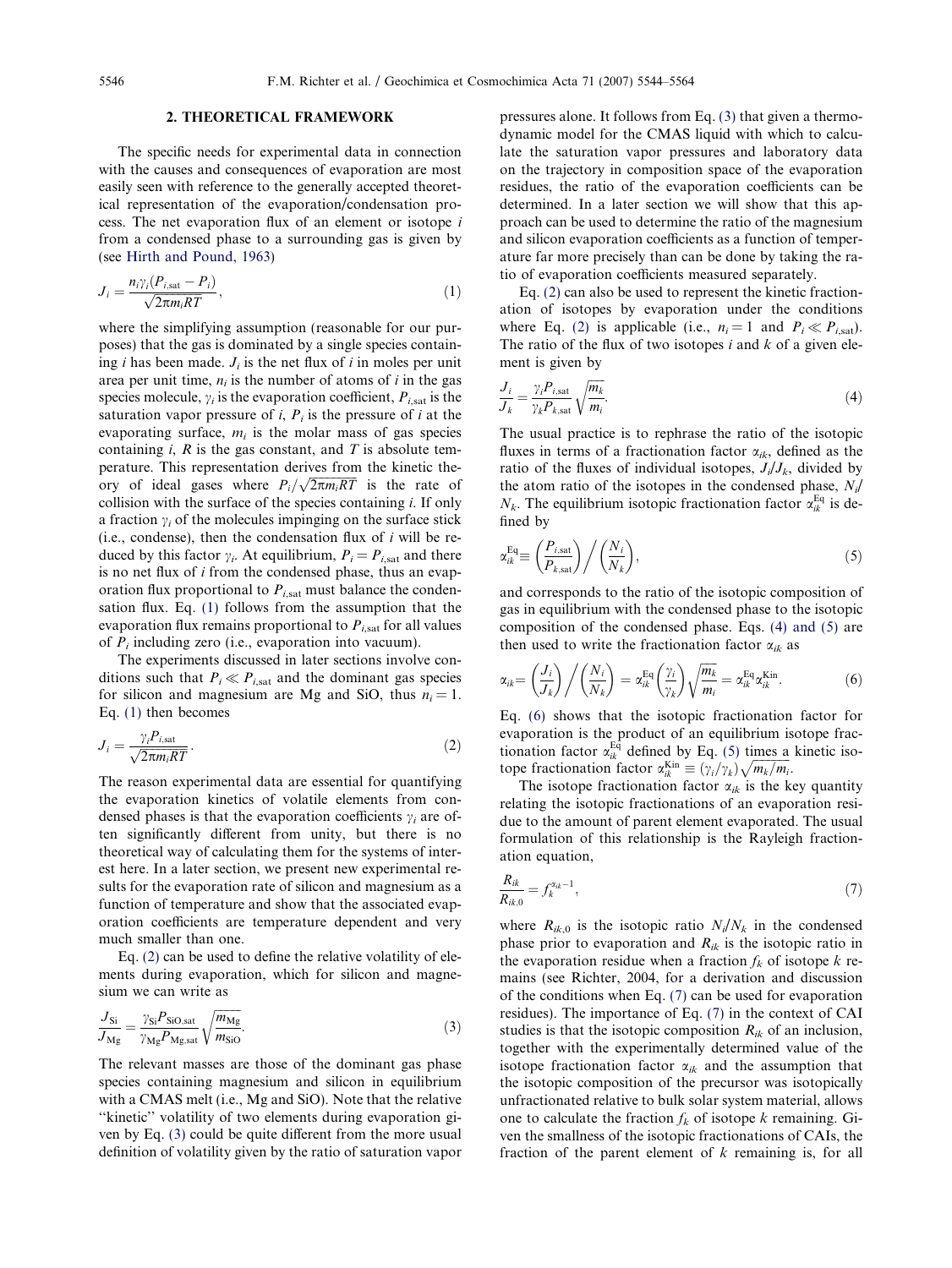practical purposes, the same as  $f_k$  and, from this, one can determine the original amount of the element in the precursor. Once the composition of the precursor has been determined, one can address the question of whether the precursor corresponds to a plausible condensate from a solar composition gas (see Grossman et al., 2000, for a discussion of this approach). The fraction of volatile elements evaporated can also be used, together with laboratory-measured evaporation kinetics as a function of temperature, to constrain thermal histories that could have produced the observed loss of the volatile elements by evaporation (see [Richter et al., 2002, 2006,](#page-19-0) for examples of this approach).

Two common assumptions made in connection with Eq. [\(6\)](#page-2-0) are that the equilibrium isotopic fractionations are negligible at the temperatures required to partially melt CAIs (i.e.,  $\alpha_{ik}^{Eq} = 1$  for  $T \sim 1400 \degree C$ ) and that the evaporation coefficients of isotopes of a given element are the same (i.e.,  $\gamma_i/\gamma_k = 1$ ). The attractiveness of these assumptions is that they make the isotopic fractionation factor for evaporation an easily calculated quantity based on nothing more than the relative mass of the isotopically distinct gas species. The question we need to address is what is the evidence for these two simplifying assumptions? In the case of silicate liquids, direct experimental evidence for the first of these assumptions is, as far as we are aware, limited to two experiments reported by [Richter et al. \(2002\)](#page-19-0) showing that the magnesium isotopes in residues evaporated at 1400  $\degree$ C in a furnace with one bar of slowly flowing hydrogen were not measurably fractionated. The flow rate of the hydrogen gas was sufficiently slow for the evaporated species to be effectively in equilibrium with the molten sample. The slow but continuous removal of the equilibrium gas will result in a residue with elements fractionated in proportion to their relative saturation pressures and isotopes in proportion to any equilibrium isotopic fractionation between the gas and the melt. We found that one residue lost 23.8% of its original magnesium and had a magnesium isotopic composition of  $-0.40 \pm 0.48\%$  per amu relative to the starting composition. A second residue had lost 60.1% of the magnesium and an isotopic composition of  $0.26 \pm 0.57\%$  per amu relative to the starting composition. These data result in an estimate of  $\alpha_{ik}^{\text{Eq}} = 0.99989 \pm 0.00060(2\sigma)$ , which at least for magnesium, justifies the assumption that the equilibrium isotope fractionation between a CMAS liquid and gas at  $1400\text{ °C}$ is negligible compared to the expected kinetic isotope fractionation.

Evidence that  $\gamma_i/\gamma_k = 1$  for evaporation of molten oxi-Evidence that  $\gamma_n^H / k = 1$  for evaporation of indicent oxides or silicates, and therefore that  $\alpha_{kk}^{Kin} = \sqrt{m_k/m_i}$ , has been found experimentally only for iron evaporating into vacuum from molten FeO [\(Wang et al., 1994; Dauphas](#page-20-0) [et al., 2004\)](#page-20-0) and for one set of experiments involving potassium evaporating from a molten chondrule-like composition [\(Yu et al., 2003](#page-20-0)). However, [Dauphas et al. \(2004\)](#page-19-0) also showed that the isotopic fractionation of iron evaporating from molten silicate liquids is significantly less than that calculated using a fractionation factor equal to the inverse square root of the mass of the iron isotopes. The implication is that even for the same element the ratio  $\gamma_i/\gamma_k$  for isotopes can equal or differ from one depending

on the composition of the condensed phase. [Davis et al.](#page-19-0) [\(1990\) and Wang et al. \(2001\)](#page-19-0) reported vacuum evaporation data showing that the kinetic isotope fractionation of magnesium, silicon and oxygen evaporating from sili-cate liquids (molten Mg<sub>2</sub>SiO<sub>4</sub> in [Davis et al. \(1990\)](#page-19-0), a molten mixture of major oxides in solar proportions in [Wang](#page-20-0) [et al., 2001\)](#page-20-0) was significantly less than that calculated using  $\alpha_{ik}^{Kin} = \sqrt{m_k/m_i}$ . [Richter et al. \(2002\)](#page-19-0) carried out a series of CMAS evaporation experiments in both vacuum  $(P<10^{-6}$  Torr) and in hydrogen  $(P_{H2} \approx 2 \times 10^{-4}$  bars) and found magnesium isotopic fractionations that were again significantly less than those calculated assuming a kinetic isotope fractionation factor equal to the inverse square root of the mass of the magnesium isotopes. A recurring concern has been that the reported smaller than expected kinetic isotope fractionations may have been experimental artifacts due to recondensation or that diffusion was not sufficiently fast to maintain the homogeneity of the condensed phase. The latter concern is easily dismissed for the experiments reported here, in that the quenched evaporation residues were in every case found to be chemically homogeneous. This is as expected given the size samples that were used, the duration of the experiments, and the chemical diffusivities in silicate melts at the temperature of our experiments. The issue of recondensation effects is a bit more complicated. In the Appendix A, we discuss the effect of recondensation on the isotopic fractionation of residues in the case of evaporation into a surrounding gas and in a vacuum furnace of finite gas conductance. Interestingly, the effect on isotopic fractionation of recondensation due to a surrounding gas and in a system of finite gas conductance are opposite. In the case of evaporation into a surrounding gas the isotopic fractionation for a given amount of parent element evaporated is reduced, whereas in a system of finite gas conductance the isotopic fractionation will, if anything, be increased. It follows that when one finds the isotopic fractionation of laboratory evaporation residues to be less than that corresponding to the fluxes being inversely proportional to mass, the reason cannot be recondensation. We also tested the degree to which recondensation might have affected the isotopic fractionation of our evaporation residues using samples of significantly different surface area. If recondensation effects had been important, the larger samples would have been the most affected.

The main objective of our undertaking the new set of vacuum evaporation experiments reported here is to provide high-precision data with which to resolve the issue of the appropriate kinetic isotopic fractionation factor for magnesium that should be used to relate the measured isotopic fractionation of Type B CAIs to the amount of magnesium volatilized. As noted earlier, establishing the relationship between isotopic and elemental fractionations by evaporation is the essential tool for reconstructing the composition and thermal history of the precursors of isotopically fractionated CAIs. The present study has a number of advantages over that reported in [Richter et al. \(2002\)](#page-19-0), including: (1) significantly greater precision ( $\sim$ 10 $\times$ ) in measuring the magnesium isotopic composition of the evaporation residues by multicollector inductively coupled plasma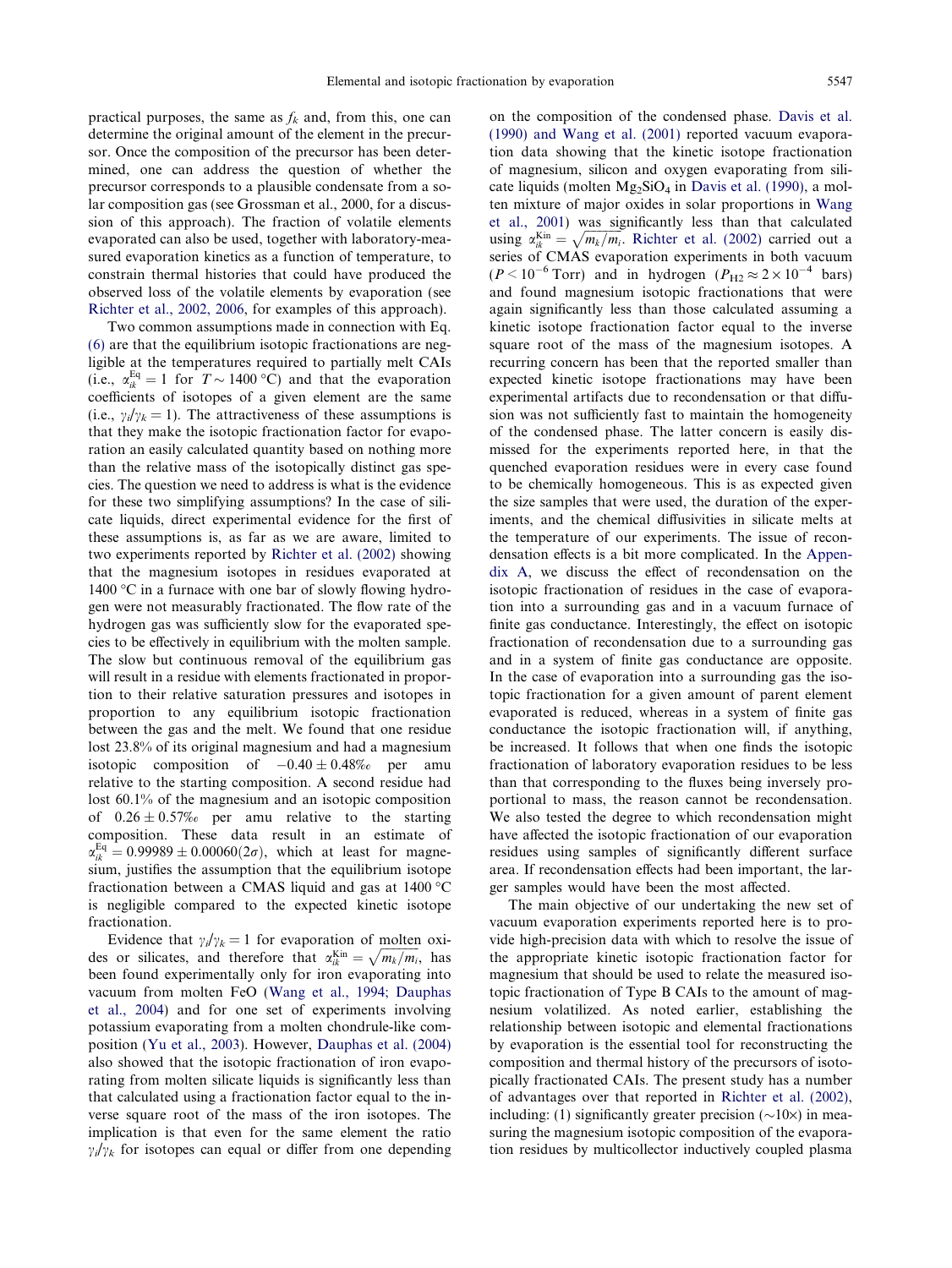mass spectrometer (MC-ICPMS) compared to the earlier measurements done using a single-collector ion microprobe; (2) a large number of samples of different surface areas with which to assess recondensation effects; and (3) a range of evaporation temperatures that show that the kinetic isotope fractionation factor is significantly affected by the temperature at which evaporation takes place. An important additional point is that the isotopic composition of the evaporation residues that we report here was measured on magnesium that had been separated from the other major cations by ion exchange to remove biases due to matrix effects. And while the main focus of the work is on the isotopic fractionation of the evaporation residues, the experiments also provide information on the elemental fractionation and evaporation kinetics of silicon and magnesium over a larger temperature range than previously reported in [Richter et al. \(2002\)](#page-19-0).

# 3. EXPERIMENTAL AND ANALYTICAL METHODS

## 3.1. Starting materials and experimental procedure

The starting materials for the evaporation experiments were prepared in 1-g batches by mixing appropriate amounts of high-purity (>99.99%)  $SiO_2$ ,  $Al_2O_3$ ,  $MgO$ , and CaCO3, which, when decarbonated, produced a Type B CAI-like composition. The mixture was ground under ethanol in an agate mortar for at least 1 h, dried in air at room temperature, and then placed in a platinum crucible to be slowly heated in a muffle furnace to  $1000 \degree C$ , and held at this temperature for  $5-10$  h in order to drive off the  $CO<sub>2</sub>$ released as  $CaCO<sub>3</sub>$  decomposed. The platinum crucible was then transferred to a one-atmosphere Deltech vertical tube furnace where the mixture was melted under oxidizing conditions (in air) at 1500 °C for about 24 h, after which it was rapidly quenched to produce a clear glass. The quenched glass was ground to a fine powder and then used to make the experimental samples by loading 5–200 mg aliquots mixed with polyvinyl alcohol onto iridium wire (0.25 mm diameter) loops with inside diameters ranging from 1 mm to 6 mm. The samples were then heated in a Deltech vertical-tube furnace for one hour at  $1000 \degree C$  in air to drive off the polyvinyl alcohol and sinter the powder such that the samples could be weighed. The final step in preparing the experimental samples was to partially melt them again by putting them back into the Deltech furnace at  $1400^{\circ}$ C for several hours. The iridium wire loops with the partially molten samples were removed from the furnace, weighed again, and the dimensions of the loops and the thickness of samples at the center of the loop measured using a micrometer. These steps do not result in any measurable mass loss by evaporation of either the iridium wire or the sample. The major-element composition of the starting materials is given in [Table 1](#page-5-0).

The evaporation experiments were carried out at the University of Chicago using a high-temperature vacuum furnace designed and constructed by [Hashimoto \(1990\).](#page-19-0) At run conditions, the pressure outside the heating elements and heat shields surrounding the sample was always less than  $10^{-6}$  Torr. The temperature at the sample was mea-

sured by two Type G (W vs.  $W_{0.74}$ Re<sub>0.26</sub>) thermocouples, each within 1 cm of the sample. Calibration experiments over a temperature range of  $1600-2000$  °C, in which the thermocouple-determined temperatures were compared to those made with a PYRO Micro-Optical pyrometer, showed agreement among the various temperature measurements to within  $\pm 5$  °C. The temperature history of the experiments involved preheating the furnace to  $900\text{ °C}$ in about an hour in manual mode, followed by heating in automatic mode at a rate  $20.0$  °C min<sup>-1</sup> to 1400 °C. This temperature was held for 20 min to ensure complete degassing of the sample, followed by raising the temperature at 20.0  $^{\circ}$ C min<sup>-1</sup> to the final run temperature of 1600, 1700, 1800, or 1900 °C. A Eurotherm controller was used to maintain the run temperature to within a few degrees, and the run was ended by cutting the power to the heating elements so that the samples cooled to room temperature in a few minutes. The cooling was sufficiently fast for the evaporation residues to be quenched to glass. Control experiments in which samples were quenched after heating for 20 min at 1400  $\degree$ C showed that no measurable weight loss or magnesium isotopic fractionation occurred during the degassing step.

In order to measure evaporation fluxes, the surface area of each sample must be known. The starting and final weight and maximum thickness perpendicular to the plane of the iridium loop was measured for all samples. An equivalent thickness for an ellipsoid of a given diameter and weight corresponding to that of each of our samples was calculated using the density–composition–temperature relations of [Lange and Carmichael \(1987\)](#page-19-0) and the thermal expansion of iridium. The calculated thicknesses were  $21 \pm 6\%$  larger than measured on the 1 mm samples,  $2 \pm 4\%$  larger than those measured on the 2.5 mm samples, and  $13 \pm 3\%$  smaller than measured on the 6 mm samples. We believe the calculated sample thicknesses are more realistic than the directly measured values because they take into account the volume at the high temperatures of the experiments and also avoid potential problems with trapped bubbles that would exaggerate the volume of the starting materials. We observed that about half of the 0.25 mm iridium wire was typically wetted by melt, and to take this into account we used an effective sample diameter 0.25 mm larger than the inner diameter of the iridium loops. The effective diameters of the samples were thus 1.25 mm, 2.75 mm, 3.55 mm, and 6.25 mm. We estimated an uncertainty due to whether or not the wetted wire represented an additional evaporating surface by comparing the surface area calculated using these effective loop diameters to those calculated using this diameter augmented or reduced by 0.25 mm (i.e., assuming the entire loop was either entirely wetted or not wetted at all). The difference in calculated surface area for a diameter  $D = 1.25 \pm 0.25$  was  $+16\%$  and  $-13\%$  compared to  $D = 1.25$  mm, for  $D = 2.75 \pm 0.25$  mm the difference was  $+8\%$  and  $-6\%$  compared to  $D = 2.75$  mm, while for  $D = 6.25 \pm 0.25$  mm the difference was  $+5\%$  and  $-4\%$  compared to  $D = 6.25$  mm. The surface areas we used to calculate evaporation fluxes are those derived using the effective diameter and the calculated sample thicknesses rather than the measured thick-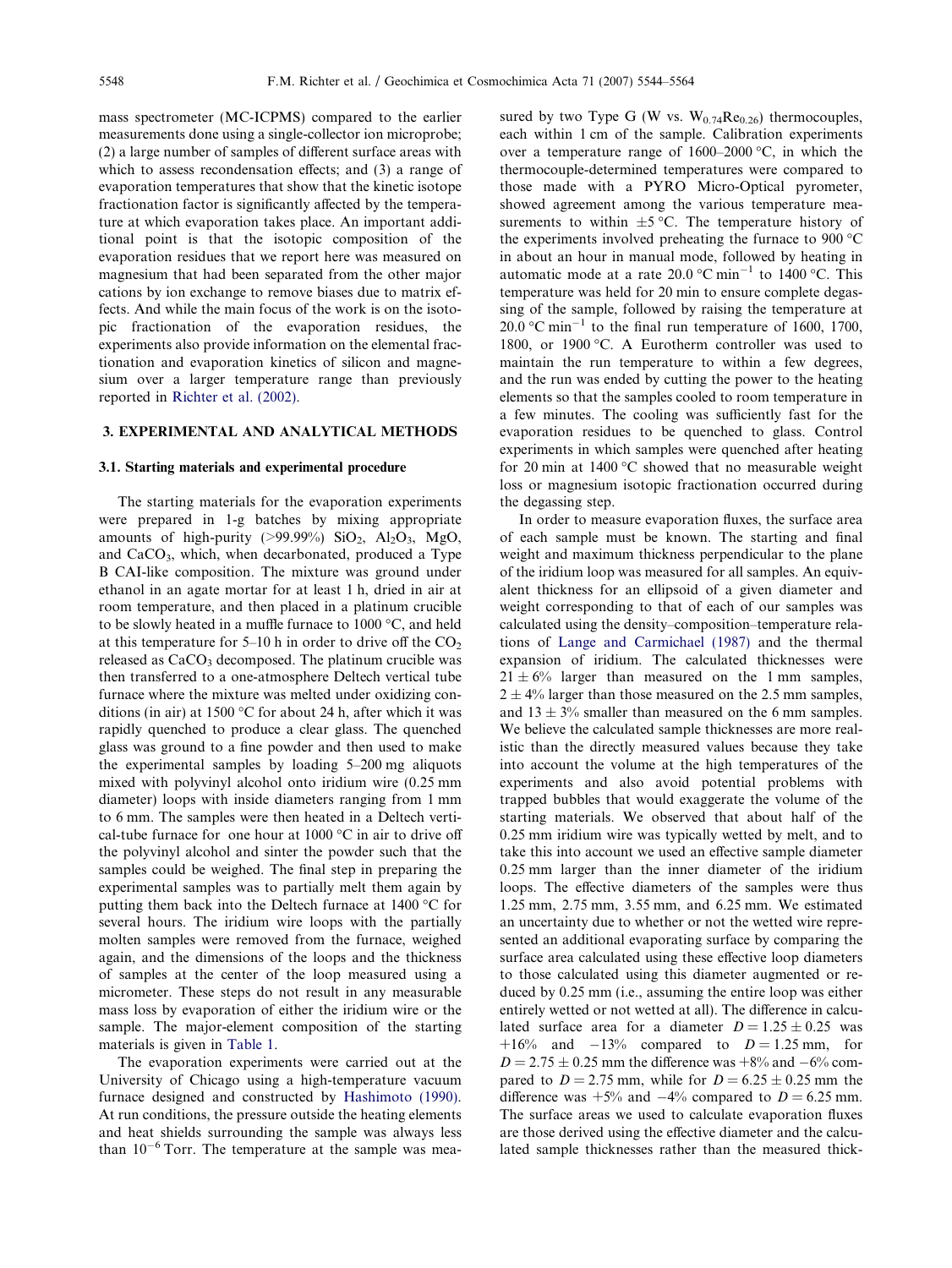<span id="page-5-0"></span>

|--|

Experimental conditions of vacuum evaporation experiments, elemental and isotopic composition of the evaporation residues, and calculated evaporation rates of magnesium and silicon from <sup>a</sup> Type B CAI-like melt

| Sample                     | Diam | Run time         | MgO      | SiO <sub>2</sub> | $Al_2O_3$ | CaO      | Init <sup>a</sup> area | Final <sup>a</sup> area | Init wt | $%$ Mass | $%$ Mg  | $J_{\rm Mg}^{\quad a}$                     | $J_{\rm Si}^{-{\rm a}}$               | $\delta^{25}\mathrm{Mg}$ $(\%o)$ |
|----------------------------|------|------------------|----------|------------------|-----------|----------|------------------------|-------------------------|---------|----------|---------|--------------------------------------------|---------------------------------------|----------------------------------|
|                            | (mm) | (min)            | $(wt\%)$ | $(wt\%)$         | $(wt\%)$  | $(wt\%)$ | $\text{m}^2$           | $\text{m}^2$            | mg      | loss     | loss    | $\mathrm{(mol\ cm}^{-2}\mathrm{\ s}^{-1})$ | $\text{(mol cm}^{-2} \text{ s}^{-1})$ |                                  |
| Starting                   |      |                  | 11.48    | 46.00            | 19.39     | 23.12    |                        |                         |         |          |         |                                            |                                       | $0.008 \pm 0.017$                |
| material                   |      |                  |          |                  |           |          |                        |                         |         |          |         |                                            |                                       |                                  |
| $1900\,^{\circ}\mathrm{C}$ |      |                  |          |                  |           |          |                        |                         |         |          |         |                                            |                                       |                                  |
| R3-12                      | 2.5  | $\boldsymbol{0}$ | 11.37    | 44.53            | 19.26     | 24.84    | 22.4                   | 21.3                    | 25.4    | 7.9      | 0.29    |                                            |                                       |                                  |
| $R3-10$                    | 2.5  | 15               | 9.13     | 31.52            | 26.86     | 32.48    | 24.0                   | 18.9                    | 28.4    | 32.0     | 42.59   | $1.92 \times 10^{-7}$                      | $6.02 \times 10^{-7}$                 | $8.135 \pm 0.007$                |
| R3-11                      | 2.5  | $20\,$           | 3.33     | 25.24            | 32.35     | 39.09    | 20.9                   | 15.9                    | 22.6    | 43.8     | 82.61   | $2.44 \times 10^{-7}$                      | $5.42 \times 10^{-7}$                 | $25.810 \pm 0.020$               |
| R3-13                      | 2.5  | 25               | 0.09     | 17.76            | 37.08     | 45.05    | 21.3                   | 15.4                    | 23.3    | 50.6     | 99.59   | $2.40 \times 10^{-7}$                      | $5.25 \times 10^{-7}$                 |                                  |
| R3-15                      | 2.5  | 25               | 0.80     | 21.10            | 35.10     | 43.10    | 21.7                   | 15.8                    | 24.1    | 47.3     | 96.15   | $2.35 \times 10^{-7}$                      | $4.97 \times 10^{-7}$                 | $47.733 \pm 0.023$               |
| $R3-9$                     | 2.5  | $30\,$           | 1.04     | 21.81            | 35.06     | 42.08    | 26.4                   | 18.2                    | 35.6    | 48.3     | 94.99   | $2.41 \times 10^{-7}$                      | $5.13 \times 10^{-7}$                 | $43.265 \pm 0.017$               |
| $1800\,^{\circ}\mathrm{C}$ |      |                  |          |                  |           |          |                        |                         |         |          |         |                                            |                                       |                                  |
| $R-16$                     | 1.0  | $\boldsymbol{0}$ | 11.77    | 44.44            | 20.01     | 23.78    | 5.9                    | 5.8                     | $4.2\,$ | 2.4      | 0.68    |                                            |                                       |                                  |
| $R-14$                     | 1.0  | $30\,$           | 7.03     | 29.63            | 29.03     | 34.31    | 5.8                    | 5.0                     | 4.1     | 31.7     | 59.11   |                                            |                                       |                                  |
| $R-15$                     | 1.0  | 45               | 2.91     | 25.40            | 32.87     | 38.82    | 6.0                    | 4.7                     | 4.5     | 42.2     | 85.06   |                                            |                                       |                                  |
| $R-17$                     | 1.0  | 60               | 0.09     | 18.49            | 37.39     | 44.03    | 6.0                    | 4.2                     | 4.4     | 50.0     | 99.62   |                                            |                                       |                                  |
| $R-6$                      | 2.5  | $\boldsymbol{0}$ | 11.66    | 45.34            | 19.64     | 23.36    | 20.0                   | 19.7                    | 20.9    | 2.4      | $-0.27$ |                                            |                                       | $0.130 \pm 0.025$                |
| $R-3$                      | 2.5  | $30\,$           | 11.82    | 38.87            | 22.55     | 26.76    | 21.5                   | 19.5                    | 23.8    | 14.3     | 11.47   | $2.18 \times 10^{-8}$                      | $1.36 \times 10^{-7}$                 | $1.723 \pm 0.009$                |
| $R-2$                      | 2.5  | 60               | 10.07    | 33.58            | 25.72     | 30.63    | 22.8                   | 18.9                    | 26.3    | 26.2     | 33.86   | $3.52 \times 10^{-8}$                      | $1.24 \times 10^{-7}$                 | $5.494 \pm 0.044$                |
| $R-18$                     | 2.5  | 90               | 5.20     | 28.05            | 30.51     | 36.24    | 27.4                   | 21.8                    | 39.9    | 36.1     | 71.21   | $6.08 \times 10^{-8}$                      | $1.41 \times 10^{-7}$                 | $17.059 \pm 0.032$               |
| $R-4$                      | 2.5  | $90\,$           | 4.61     | 27.45            | 31.07     | 36.87    | 20.6                   | 16.3                    | 22.2    | 38.3     | 74.94   | $4.77 \times 10^{-8}$                      | $1.08 \times 10^{-7}$                 | $18.681 \pm 0.042$               |
| R3-14                      | 2.5  | 100              | 3.12     | 26.13            | 31.76     | 38.98    | 23.5                   | 17.4                    | 27.6    | 40.9     | 83.41   | $5.38 \times 10^{-8}$                      | $1.15 \times 10^{-7}$                 | $25.372 \pm 0.031$               |
| $R2-1$                     | 2.5  | 105              | 0.19     | 19.91            | 36.53     | 43.38    | 21.7                   | 15.6                    | 24.2    | 49.2     | 99.12   | $5.82 \times 10^{-8}$                      | $1.23 \times 10^{-7}$                 | $69.148 \pm 0.063$               |
| $R-7$                      | 3.3  | 60               | 7.67     | 30.45            | 28.23     | 33.65    | 27.8                   | 24.4                    | 30.1    | 31.9     | 54.11   | $4.97 \times 10^{-8}$                      | $1.35 \times 10^{-7}$                 | $10.574 \pm 0.044$               |
| $R-13$                     | 6.0  | $\boldsymbol{0}$ | 11.64    | 45.48            | 19.58     | 23.31    |                        |                         |         |          |         |                                            |                                       | $\equiv 0.000$                   |
| $\mathbb{R}\text{-}8$      | 6.0  | 30               | 11.94    | 40.59            | 21.69     | 25.77    | 87.5                   | 83.4                    | 171.9   | 11.1     | 7.02    | $2.39 \times 10^{-8}$                      | $1.84 \times 10^{-7}$                 | $0.935 \pm 0.029$                |
| $R-9$                      | 6.0  | 60               | 11.08    | 35.70            | 24.31     | 28.91    | 82.6                   | 76.6                    | 146.6   | 20.6     | 23.02   | $3.40 \times 10^{-8}$                      | $1.50 \times 10^{-7}$                 | $3.547 \pm 0.027$                |
| $R-11$                     | 6.0  | 90               | 9.16     | 32.36            | 26.78     | 31.70    | 91.3                   | 80.0                    | 190.4   | 27.8     | 42.23   | $4.97 \times 10^{-8}$                      | $1.55 \times 10^{-7}$                 | $7.689 \pm 0.028$                |
| $R2-4$                     | 6.0  | 120              | 4.92     | 28.11            | 30.57     | 36.40    | 88.5                   | 75.5                    | 176.6   | 37.0     | 72.82   | $6.22 \times 10^{-8}$                      | $1.41 \times 10^{-7}$                 | $18.867 \pm 0.083$               |
| $R2-5$                     | 6.0  | 180              | 0.06     | 18.69            | 37.47     | 43.79    | 90.4                   | 72.5                    | 186.0   | 49.8     | 99.73   | $6.00 \times 10^{-8}$                      | $1.29 \times 10^{-7}$                 |                                  |
| $1700\,^{\circ}\mathrm{C}$ |      |                  |          |                  |           |          |                        |                         |         |          |         |                                            |                                       |                                  |
| $R2-21$                    | 1.0  | $\boldsymbol{0}$ | 11.42    | 45.80            | 19.56     | 23.23    | 3.9                    | 3.7                     | 1.8     | 11.1     | 1.39    |                                            |                                       | $0.209 \pm 0.044$                |
| $R2-20$                    | 1.0  | 90               | 3.61     | 26.55            | 30.20     | 39.64    | $4.2\,$                | 3.4                     | 2.0     | 35.0     | 79.81   |                                            |                                       | $20.574 \pm 0.044$               |
| $R2-18$                    | 1.0  | 120              | 5.29     | 29.15            | 29.75     | 35.81    | 4.7                    | 3.6                     | 2.5     | 36.0     | 69.97   |                                            |                                       | $15.661 \pm 0.097$               |
| R <sub>2</sub> -19         | 1.0  | 150              | 4.62     | 28.17            | 30.95     | 36.27    | 5.4                    | 4.3                     | 3.4     | 35.3     | 74.79   |                                            |                                       |                                  |
| $R2-17$                    | 1.0  | 180              | 0.26     | 22.75            | 36.88     | 40.12    | 5.1                    | 3.5                     | $2.8\,$ | 46.4     | 98.81   |                                            |                                       |                                  |
| $R2-7$                     | 1.0  | 270              | 0.02     | 19.26            | 36.86     | 43.86    | 5.6                    | 4.0                     | 3.7     | 45.9     | 99.91   |                                            |                                       |                                  |
| $R2-3$                     | 2.5  | 180              | 8.76     | 32.67            | 26.80     | 31.77    | 17.9                   | 15.6                    | 16.9    | 28.4     | 44.79   | $1.20 \times 10^{-8}$                      | $3.51 \times 10^{-8}$                 |                                  |
| $R2-10$                    | 2.5  | 240              | 9.50     | 33.72            | 25.85     | 30.91    | 22.2                   | 18.5                    | 25.4    | 26.0     | 37.93   | $9.55 \times 10^{-9}$                      | $3.03 \times 10^{-8}$                 | $6.246 \pm 0.091$                |
| $R2-16$                    | 2.5  | 330              | 0.94     | 23.78            | 34.46     | 40.83    | 18.4                   | 14.8                    | 17.8    | 44.4     | 95.39   | $1.48 \times 10^{-8}$                      | $2.96 \times 10^{-8}$                 | $41.201 \pm 0.051$               |
| $R2-11$                    | 2.5  | 420              | 4.92     | 28.99            | 30.19     | 35.89    | 24.0                   | 18.2                    | 28.7    | 36.2     | 72.47   | $1.12 \times 10^{-8}$                      | $2.48 \times 10^{-8}$                 | $16.401 \pm 0.050$               |
| $R2-12$                    | 2.5  | 480              | 1.33     | 24.56            | 33.77     | 40.36    | 25.2                   | 17.7                    | 31.9    | 45.5     | 93.35   | $1.37 \times 10^{-8}$                      | $2.80 \times 10^{-8}$                 | $34.976 \pm 0.116$               |
| $R2-2$                     | 2.5  | 540              | 0.02     | 11.04            | 41.39     | 47.55    | 19.7                   | 14.4                    | 20.5    | 53.7     | 99.92   | $1.06 \times 10^{-8}$                      | $2.52 \times 10^{-8}$                 |                                  |
|                            |      |                  |          |                  |           |          |                        |                         |         |          |         |                                            |                                       | (continued on next page)         |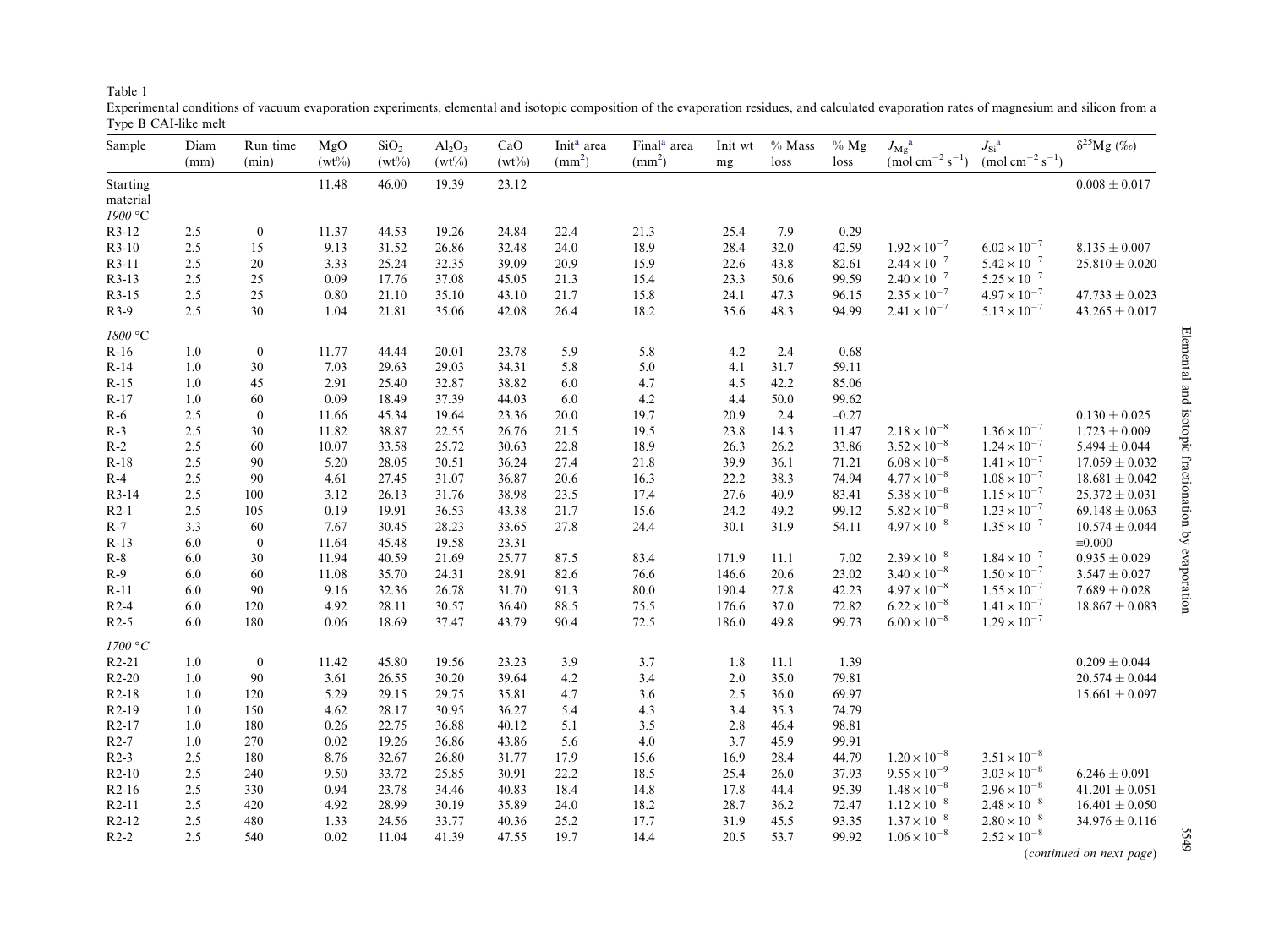<span id="page-6-0"></span>

|                      | Table 1 (continued) |                                                                     |                                                            |                              |                                            |                             |                                              |                                               |                               |                                                               |                                                               |                                                                                                                         |                                                                                                                                                                                                          |                              |
|----------------------|---------------------|---------------------------------------------------------------------|------------------------------------------------------------|------------------------------|--------------------------------------------|-----------------------------|----------------------------------------------|-----------------------------------------------|-------------------------------|---------------------------------------------------------------|---------------------------------------------------------------|-------------------------------------------------------------------------------------------------------------------------|----------------------------------------------------------------------------------------------------------------------------------------------------------------------------------------------------------|------------------------------|
| Sample               | Diam<br>(mm)        | Run time<br>$(\min)$                                                | $(wt\%)$<br>MgO                                            | $(wt\%)$<br>SiO <sub>2</sub> | AI <sub>2</sub> O <sub>3</sub><br>$(wt\%)$ | $(wt\%)$<br>යි              | Init <sup>a</sup> area<br>(mm <sup>2</sup> ) | Final <sup>a</sup> area<br>(mm <sup>2</sup> ) | Init wt                       | $\%$ Mass<br>loss                                             | $\%$ Mg<br>loss                                               | $J_{\rm Mg}^{\phantom{3}a}$                                                                                             | $\text{ (mol cm}^{-2} \text{ s}^{-1})$ $\text{ (mol cm}^{-2} \text{ s}^{-1})$<br>$J_{\rm Si}^{\phantom{Si}a}$                                                                                            | $\delta^{25}{\rm Mg}$ $(\%)$ |
|                      |                     |                                                                     |                                                            |                              |                                            |                             |                                              |                                               | mg                            |                                                               |                                                               |                                                                                                                         |                                                                                                                                                                                                          |                              |
| <b><i>C</i></b> 0091 |                     |                                                                     |                                                            |                              |                                            |                             |                                              |                                               |                               |                                                               |                                                               |                                                                                                                         |                                                                                                                                                                                                          |                              |
|                      |                     | 80                                                                  |                                                            |                              |                                            | 35.84                       |                                              |                                               |                               |                                                               |                                                               |                                                                                                                         |                                                                                                                                                                                                          |                              |
|                      |                     | 1200                                                                |                                                            |                              |                                            | 35.11                       |                                              |                                               | $4 \frac{1}{9}$               |                                                               | 74.56<br>70.03                                                |                                                                                                                         |                                                                                                                                                                                                          |                              |
|                      |                     | 500                                                                 |                                                            |                              |                                            |                             |                                              |                                               |                               |                                                               |                                                               |                                                                                                                         |                                                                                                                                                                                                          |                              |
|                      |                     | 1800                                                                |                                                            |                              |                                            |                             |                                              |                                               | $\frac{4}{4}$                 |                                                               | 99.81<br>99.91                                                |                                                                                                                         |                                                                                                                                                                                                          |                              |
|                      |                     | 2250                                                                |                                                            |                              |                                            |                             | 4.9                                          |                                               | 2.7                           |                                                               | 99.89                                                         |                                                                                                                         |                                                                                                                                                                                                          |                              |
|                      | 2.5                 | $\overline{\phantom{0}}$                                            |                                                            |                              |                                            |                             | 22.1                                         | 21.9                                          | 25.0                          |                                                               | 0.00                                                          |                                                                                                                         |                                                                                                                                                                                                          | $-0.105 \pm 0.014$           |
|                      |                     |                                                                     | 4 2 2 2 3 2 3 4 4 6 9 6 7<br>2 4 4 5 6 6 7 8 7 8 7 8 9 8 9 |                              |                                            | 43.411114446991144442133446 |                                              | 18.5                                          |                               | 了のよのこのこのアミス sa sa sa sa<br>あれたのののひれる? sa sa sa sa t<br>このようのの |                                                               | $49\times10^{-9}$                                                                                                       | $4.16 \times 10^{-9}$                                                                                                                                                                                    | $6.188 \pm 0.006$            |
|                      | 2.5<br>2.5          |                                                                     |                                                            |                              |                                            |                             |                                              | 17.6                                          |                               |                                                               |                                                               | $1.76 \times 10^{-9}$                                                                                                   | $3.85 \times 10^{-9}$                                                                                                                                                                                    | $12.337 \pm 0.053$           |
|                      |                     |                                                                     |                                                            |                              |                                            |                             |                                              |                                               |                               |                                                               |                                                               | $.30 \times 10^{-9}$                                                                                                    | $3.56 \times 10^{-9}$                                                                                                                                                                                    |                              |
|                      |                     |                                                                     |                                                            |                              |                                            |                             |                                              |                                               |                               |                                                               |                                                               |                                                                                                                         | $3.19 \times 10^{-9}$                                                                                                                                                                                    | $19.861 \pm 0.023$           |
|                      |                     |                                                                     |                                                            |                              |                                            |                             |                                              |                                               |                               |                                                               |                                                               |                                                                                                                         | $3.88 \times 10^{-9}$                                                                                                                                                                                    |                              |
|                      |                     | 888888888<br>2008888888                                             |                                                            |                              |                                            |                             |                                              | 21.0<br>16.7<br>19.6                          | 7.609.97.87.7<br>2020<br>2020 |                                                               | $42.07$<br>$65.10$<br>$65.33$<br>$75.9$<br>$63.31$<br>$77.74$ | $\begin{array}{l} 1.69 \times 10^{-9} \\ 2.05 \times 10^{-9} \\ 1.51 \times 10^{-9} \\ 1.68 \times 10^{-9} \end{array}$ | $3.32 \times 10^{-9}$                                                                                                                                                                                    | $1.887 \pm 0.042$            |
|                      |                     |                                                                     |                                                            |                              |                                            |                             |                                              | 16.9                                          |                               |                                                               |                                                               |                                                                                                                         | $3.32 \times 10^{-9}$                                                                                                                                                                                    | $(7.946 \pm 0.023)$          |
| $R3-8$               |                     |                                                                     | $4.\overline{34}$                                          |                              |                                            | 38.40                       |                                              | 16.1                                          |                               |                                                               | 92.15                                                         | $.64 \times 10^{-9}$                                                                                                    | $3.00 \times 10^{-9}$                                                                                                                                                                                    | $32.359 \pm 0.016$           |
| $R3-5$               |                     | 4285                                                                | 0.12                                                       |                              |                                            | 43.78                       | 20.9                                         | 15.3                                          | 23.1                          | 48.5                                                          | 99.51                                                         | $.50\times10^{-9}$                                                                                                      | $8.07 \times 10^{-9}$                                                                                                                                                                                    |                              |
|                      |                     |                                                                     |                                                            |                              |                                            |                             |                                              |                                               |                               |                                                               |                                                               |                                                                                                                         | <sup>a</sup> Estimated uncertainties are 20% for 1 mm diameter samples and 10% for larger samples. Because of the larger uncertainty, evaporation rates are not reported for 1 mm samples; the rates for |                              |
|                      |                     | larger samples are uncertain by $\sim 10\%$ , mostly because of uno |                                                            |                              |                                            | certainty in surface areas  |                                              |                                               |                               |                                                               |                                                               |                                                                                                                         |                                                                                                                                                                                                          |                              |

nesses. Based on comparing the different calculations we made for the surface area of our samples, we estimate that the uncertainty in the surface area of the 2.5 and 6 mm samples is less than 10%. The surface areas for the 1 mm samples are more uncertain, and therefore we did not calculate an evaporation flux for these small samples.

### 3.2. Analytical methods

The major element composition of the starting materials and chips of the evaporation residues were measured using a JEOL JSM-5800LV scanning electron microscope (SEM) with an Oxford Link ISIS-300 energy dispersive microanalysis system (EDS). The microanalysis system was calibrated with a variety of pure oxides and minerals of known chemical composition. At least 20 spots were analyzed in each chip to check for homogeneity.

Splits of the starting materials and of the evaporation residues were crushed in a boron carbide mortar and pestle and then digested in high-purity 3:1 HF/HNO<sub>3</sub> at 70 °C. The Mg/Al ratio of most of these dissolved samples was also measured by plasma mass spectrometry (see below) as a further check on the fractionation of magnesium from aluminum, the latter being sufficiently refractory that its evaporation would have been negligible under the conditions of our experiments.

The dissolved samples were converted to 1 N nitric acid solutions by evaporating and redissolving two or more times in high-purity, double-distilled concentrated nitric acid, and the final solution was made by taking up the sample in 1 N nitric acid. One hundred microliters of this final sample solution, representing approximately one mg weight equivalent of sample and  $1-50 \mu$ g magnesium, was put through a cation exchange column (2 mm ID by 240 mm) using approximately 1.2 ml of AG50W-X8 resin in a 1 N nitric acid medium to separate the magnesium. In the case of highly evaporated samples, the eluted magnesium had to be reprocessed through the cation-exchange chemistry to lower the Al/Mg (i.e.,  $Al/Mg \leq 0.05$ ; [Galy et al., 2001\)](#page-19-0). Aliquots of a few samples with already sufficiently low Al/ Mg for isotopic analysis after the first column separation were reprocessed to test whether multiple passes through the cation exchange column affected the magnesium isotopic compositions (it did not). As a final step, a fraction of the purified magnesium solutions was diluted in ultrapure 3 wt% nitric acid to between 0.2 ppm and 0.5 ppm.

The magnesium isotopic composition of the starting materials and evaporation residues were measured using the Micromass Isoprobe multi-collector magnetic sector inductively coupled plasma mass spectrometer (MC-ICPMS) in the Isotope Geochemistry Laboratory (IGL) at the Field Museum. Sample solutions were introduced to the mass spectrometer using a CETAC Aridus desolvating nebulizer. The three isotopes of magnesium  $(^{24}Mg)$ ,  $^{25}$ Mg and  $^{26}$ Mg), as well as  $^{27}$ Al were measured by static multicollection using four faraday collectors (using the L3, Axial, H4 and H6 collectors, respectively). Each measurement consisted of a 60 s on-peak blank measurement followed by a 200 s sample acquisition (comprising 20 cycles of 10 s each). Samples were typically run with ion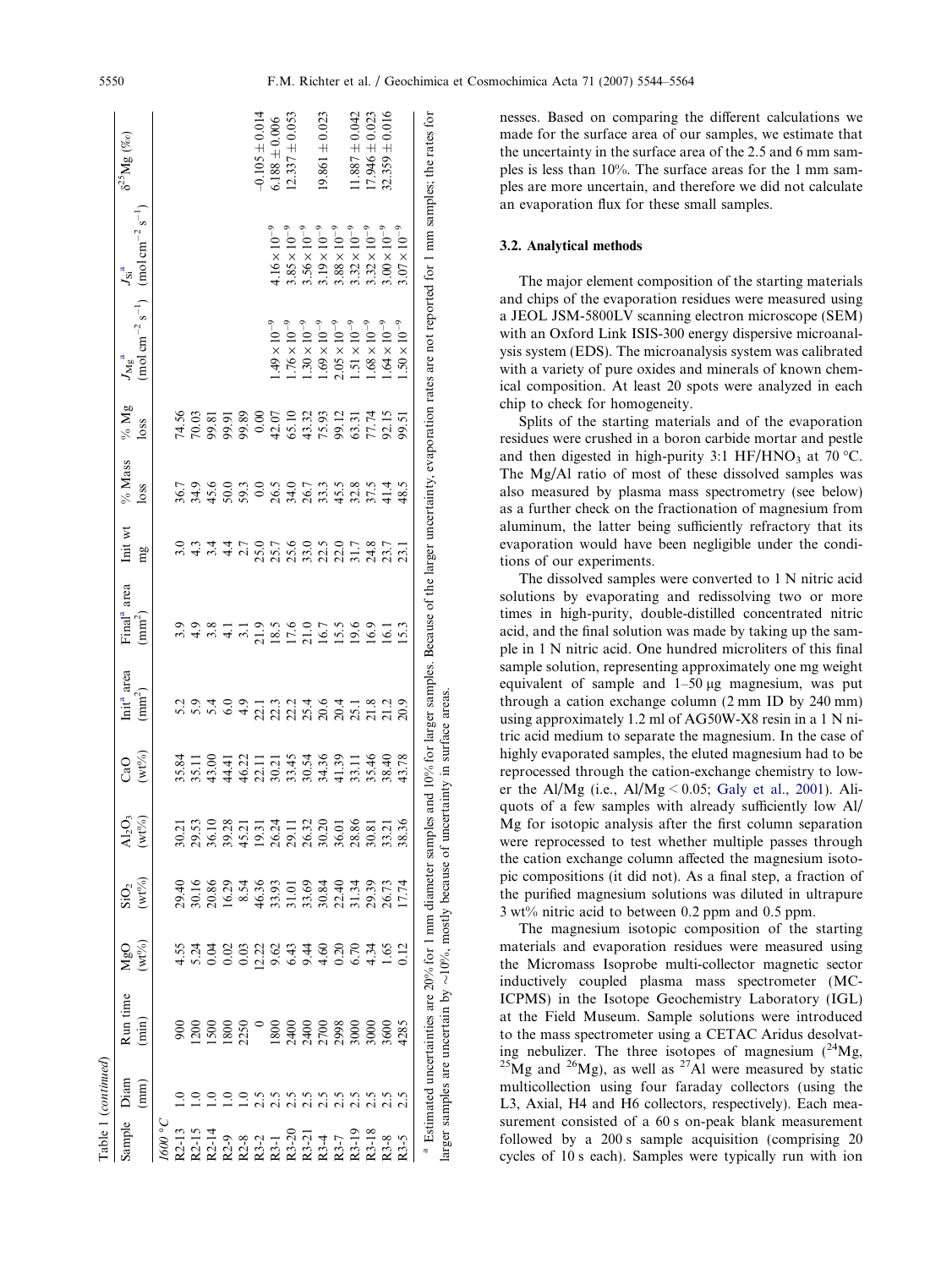currents for <sup>24</sup>Mg of  $3.5-5 \times 10^{-11}$  A. Background ion currents on all collectors were typically less than  $1 \times 10^{-14}$  A. Isotope ratio values were determined using sample-standard bracketing using 0.2–0.5 ppm solutions of either NIST standard reference material SRM-980 (December 2002 to March 2004) or the magnesium isotope standard DSM3 [\(Galy et al., 2003\)](#page-19-0) (October 2004 through August 2006). Each isotope ratio reported represents the mean of two to five individual measurements. Data are reported relative to the isotopic composition of sample B133 R-13, a 6 mm sample run at  $1800\text{ °C}$  for "zero time" (i.e., the sample was heated in the furnace only long enough for it to reach 1800 °C, whereupon the sample was immediately quenched). This sample, which was determined to have the same isotopic composition as the starting material (sample R-10), was run in every analytical session. [Galy et al.](#page-19-0) [\(2003\)](#page-19-0) showed that SRM-980 is isotopically heterogeneous from batch to batch. However all of our earlier analyses used the same batch of this standard. Since B133 R-13 was measured during every session, the offset between our SRM-980 batch and DSM-3, could be determined precisely. Relative to DSM-3, our batch of SRM-980 had  $\delta^{25}Mg = -2.488\%$  and  $\delta^{26}Mg = -4.792\%$ . Fifty measurements of B133 R-13 made over more than three and half years indicate that our long-term  $2\sigma$  precision for  $\delta^{25}Mg$ is 0.025‰ and for  $\delta^{26}Mg$  is 0.047‰.

A detailed review of the isotopic data that had been obtained after the entire set of samples had been measured revealed that some of the MC-ICPMS sessions had a problem in that on some days the MC-ICPMS behaved as if it had a memory. During these sessions, when running a sample with a fractionated magnesium isotopic composition the isotope ratios of  $^{25}Mg/^{24}Mg$  and  $^{26}Mg/^{24}Mg$  would drift upwards during the 20 cycles of a sample acquisition; when the standard was run after such a fractionated sample, the isotope ratios would drift downward. This effect persisted despite the fact that a  $1 M HNO<sub>3</sub>$  blank solution with no magnesium was run between the samples and standards and the intensities on the faraday cups were at background levels. We do not have an explanation for this ''memorylike'' behavior, but it largely disappeared following an instrumental upgrade in early 2004, when the sample interface/cone arrangement was changed. We rejected all data on days when this behavior was observed and re-ran these samples under optimum conditions in 2006. A comparison of samples run under ''memory effect'' conditions with those run under optimum conditions showed a small shift in data toward higher delta values,  $0.0106 \pm 0.0027$  per ‰ for  $\delta^{25}Mg$  and  $0.0120 \pm 0.0024$  per ‰ for  $\delta^{26}Mg$ . This indicates that the ''memory effect'' had only a small effect on the data, and only on the most highly fractionated samples. In the end, only one sample, R2-16, had insufficient solution remaining and no fresh sample to dissolve and thus was not able to be run under optimal conditions. The data reported in [Table 1](#page-5-0), apart from R2-16, are from sessions when the MC-ICPMS was most stable and for solutions in which the Al/Mg ratios were at an acceptably low value of  $\leq 0.05$ .

The Al/Mg ratios of most of the dissolved samples (but not yet chemically processed by ion exchange) were measured by static multicollection on the IGL Isoprobe. Calibration was achieved through the use of a series of standards prepared from purified Mg and Al elemental solutions, spanning a range of Al/Mg ratios from 1 to 100. Accuracy was checked via the analysis of USGS rock standard AGV-1, which agreed to within 5% of the certified value. A comparison of the chemical compositions measured by the scanning electron microscope and those done by ICPMS is given in Fig. 1, which shows that the two methods give similar results within uncertainties. The chemical compositions and calculated losses of magnesium and silicon by evaporation listed in [Table 1](#page-5-0) are those measured using the SEM-EDS at the University of Chicago.

# 4. RESULTS

The elemental and isotopic compositions of starting materials and evaporation residues, along with the experimental conditions, are listed in [Table 1.](#page-5-0) These data were used to determine the trajectory in composition space of the evaporation residues, the kinetics of magnesium and silicon evaporating into vacuum as a function of temperature, and the kinetic isotopic fractionation factor for magnesium as a function of temperature.

## 4.1. Evaporation kinetics

The evaporation rate of silicon and magnesium in vacuum experiments with Type B CAI-like liquids run at  $T = 1600, 1700, 1800,$  and 1900 °C is shown in [Fig. 2.](#page-8-0) Calcium and aluminum are sufficiently refractory that they do not experience any significant loss by evaporation until virtually all of the magnesium has evaporated. It should be kept in mind that the rates shown in [Fig. 2](#page-8-0) are for vacuum evaporation, and thus significantly lower than what would be the case for the more realistic natural conditions when



Fig. 1. Comparison of % Mg loss based on Al/Mg ratios measured by energy dispersive X-ray microanalysis on an SEM with those measured by MC-ICPMS on solutions of the same sample.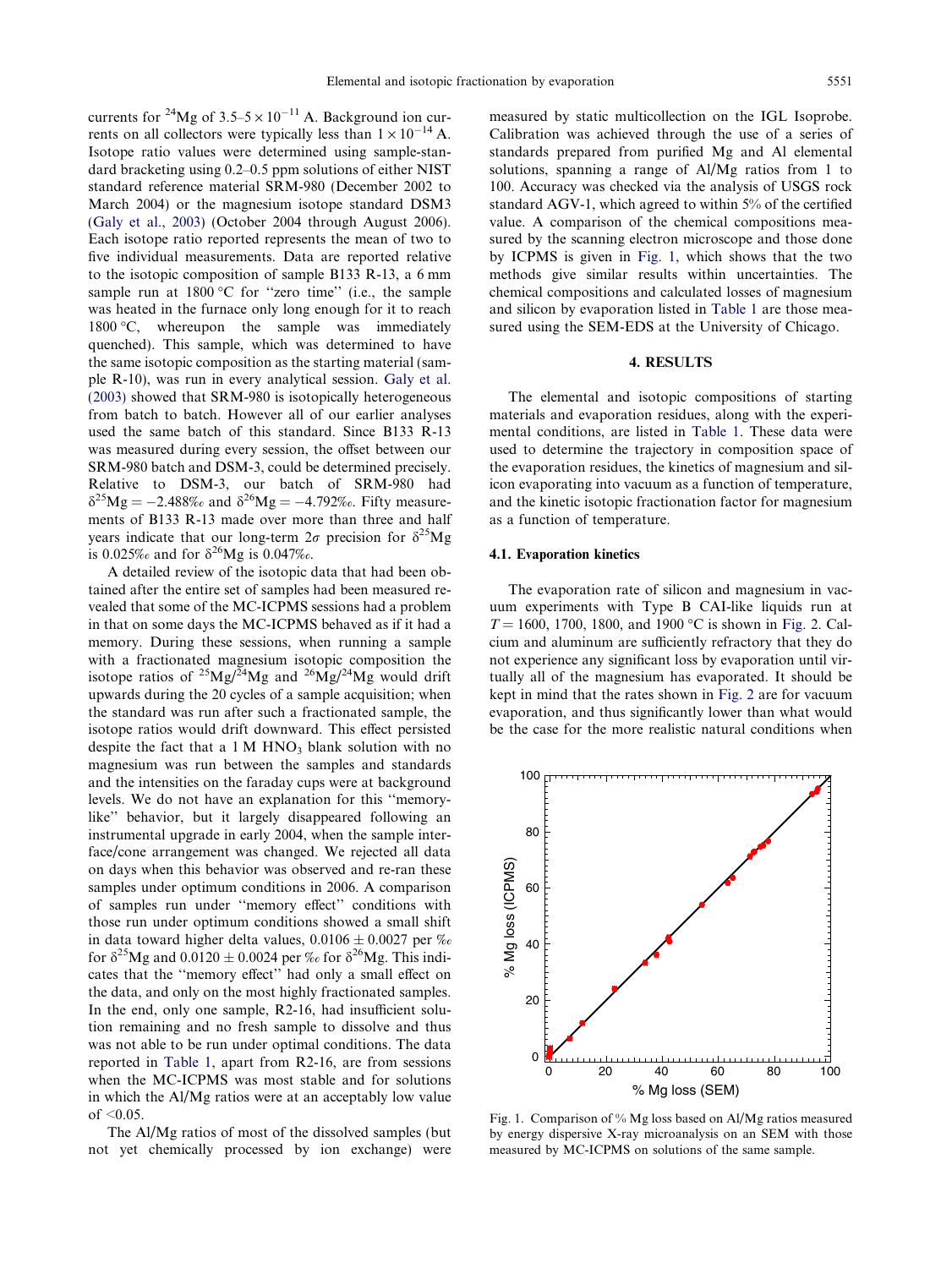<span id="page-8-0"></span>

Fig. 2. Vacuum evaporation rates of silicon and magnesium from a Type B CAI-like liquid as a function of temperature. Only the 2.5 mm and 6 mm samples are plotted. The evaporation rates of the 1 mm samples are not included because of larger uncertainties in the effective surface area of the smaller samples. The fits to the data correspond to  $J = J_0 e^{-E/RT}$  with  $J_0 = 3.81 \times 10^6$  mol cm<sup>-2</sup> s<sup>-1</sup>,  $E = 551 \pm 63$  kJ mol<sup>-1</sup> for magnesium;  $J_0 = 4.17 \times 10^7$  mol cm<sup>-2</sup> s<sup>-1</sup>,  $E = 576 \pm 36$  kJ mol<sup>-1</sup> for silicon. All uncertainties and error envelopes are  $2\sigma$ , and are based on the scatter of the data about the regression line. The effect of uncertainties in the surface area of samples on the reported evaporation rates (see text) is smaller than that implied by the scatter of the data about the best fitting regression line. The average evaporation rates of magnesium and silicon measured at 1800 °C by [Richter et al. \(2002\)](#page-19-0) are shown for comparison, but were not included in the regression.

the Type B CAIs would have been surrounded by a finite pressure of hydrogen gas [\(Richter et al., 2002\)](#page-19-0). A reasonable and testable assumption is that the effect of hydrogen on the evaporation kinetics is captured by its effect on the saturation vapor pressure, a quantity that can be calculated from thermodynamic data in the manner described in [Grossman et al. \(2000\).](#page-19-0) This being the case, the key parameter for determining the evaporation kinetics regardless of the pressure of surrounding hydrogen gas is the evaporation coefficient as defined by Eqs. [\(1\) and \(2\)](#page-2-0). [Fig. 3](#page-9-0) is a plot of the evaporation coefficients for silicon and magnesium corresponding to the evaporation rates shown in Fig. 2, and a significant dependence of the evaporation coefficients on temperature is obvious. This temperature dependence of the evaporation coefficients needs to be taken into account when using Eq. [\(1\)](#page-2-0) or [\(2\)](#page-2-0) to calculate the evaporation kinetics. Also shown in [Fig. 3](#page-9-0) are evaporation coefficients for silicon and magnesium from experiments reported by [Richter](#page-19-0) [et al. \(2002\)](#page-19-0) involving Type B CAI-like compositions evaporated in  $2 \times 10^{-4}$  bars of hydrogen at  $T = 1500$  °C. Even though the evaporation rate in  $2 \times 10^{-4}$  bars of hydrogen is about two orders of magnitude faster than in vacuum (see Fig. 12 in [Richter et al., 2002\)](#page-19-0), the evaporation coefficients for evaporations done in hydrogen fall on the trend with temperature of the vacuum data. This implies that reasonably accurate evaporation rates can be obtained for both vacuum and finite hydrogen pressure conditions using Eq. [\(2\)](#page-2-0) with calculated saturation vapor pressures and the temperature dependent evaporations coefficients shown in

[Fig. 3](#page-9-0). The effect of finite hydrogen pressure on the evaporation rate is entirely due to the dependence of the saturation vapor pressures on the hydrogen pressure in the surrounding gas.

#### 4.2. Elemental fractionations

Published reports (e.g., [Grossman et al., 2000; Richter](#page-19-0) [et al., 2002; Grossman et al., 2002; Grossman and Fedkin,](#page-19-0) [2003\)](#page-19-0) have used different ratios of the evaporation coefficients of magnesium and silicon when calculating the relative evaporation rates of these components. The evaporation coefficients plotted in [Fig. 3](#page-9-0) are not sufficiently precise to resolve whether the coefficients for silicon and magnesium are the same or different. A far more sensitive approach for determining the ratio of the evaporation coefficients is to compare the composition trajectories of evaporation residues with trajectories calculated for particular choices of the evaporation coefficients.

Evaporation trajectories of evaporation residues are calculated from the following conservation equations.

$$
\frac{dM_{\rm Mg}}{dt} = -J_{\rm Mg}A\tag{8}
$$

where  $M_{\text{Mg}}$  is the total moles of magnesium in the evaporation residue,  $J_{\text{Mg}}$  is the evaporation rate (mol cm<sup>-2</sup> s<sup>-1</sup>) of magnesium appropriate for the composition of the substrate, and A is the surface area of the evaporating material.  $J_{\text{Mg}}$  is calculated using Eq. [\(2\)](#page-2-0) with the saturation vapor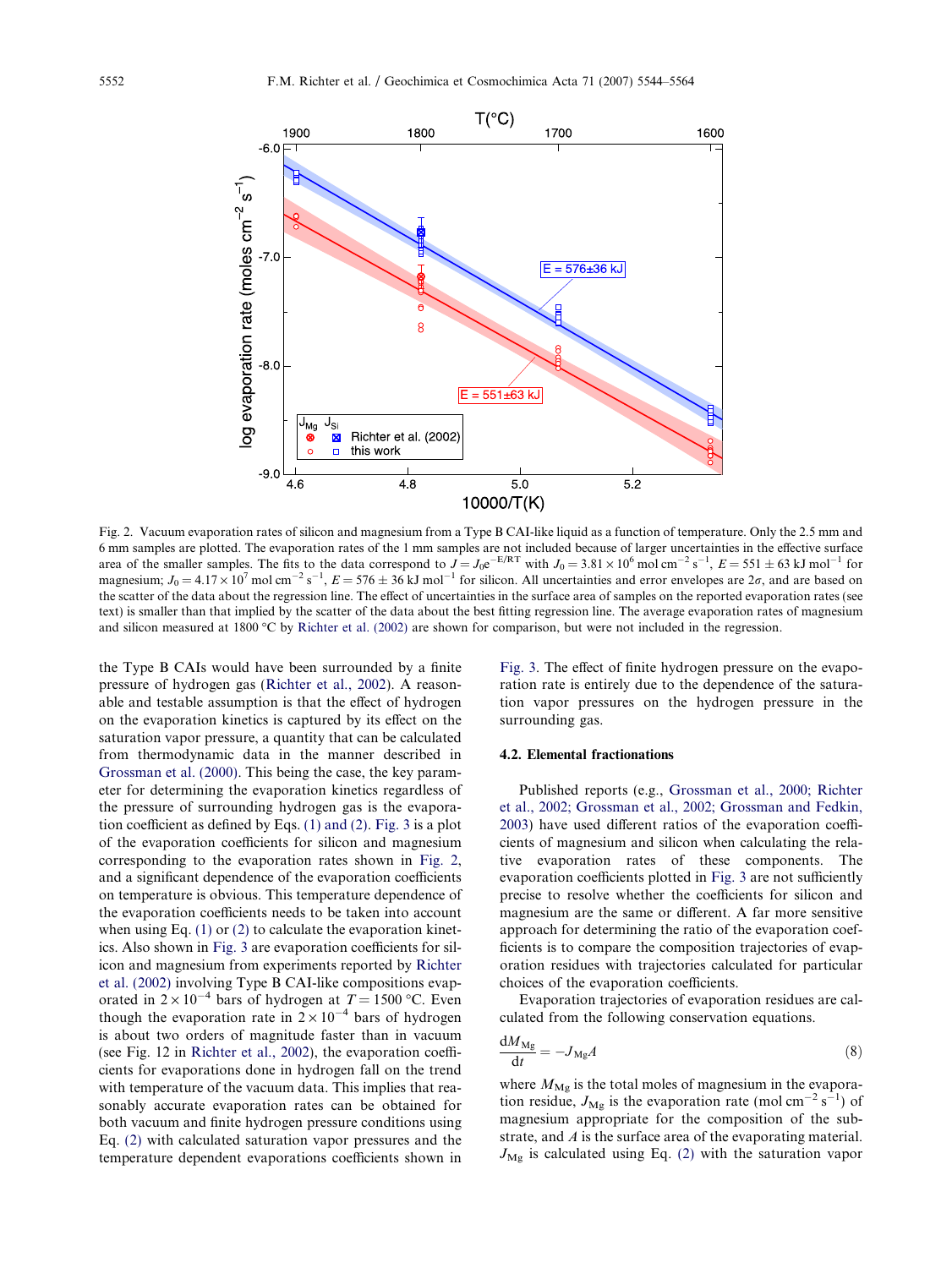<span id="page-9-0"></span>

Fig. 3. Evaporation coefficients as a function of temperature calculated from the evaporation rates shown in [Fig. 2](#page-8-0) and saturation vapor pressures of Mg and SiO in equilibrium with the composition of the molten condensed phase in the manner discussed in [Grossman et al.](#page-19-0) [\(2000\)](#page-19-0). Also shown are the evaporation coefficients for silicon and magnesium reported by [Richter et al. \(2002\)](#page-19-0) for experiments involving similar liquids evaporated at  $T = 1500 \degree C$  and a surrounding hydrogen pressure of  $1.87 \times 10^{-4}$  bars. The combined vacuum and finite hydrogen pressure data are fit by the functional form  $\gamma = \gamma_0 e^{-E/RT}$  with  $\gamma_0 = 25.3$ ,  $E = 92 \pm 37 \text{ kJ mol}^{-1}$  for  $\gamma_{Si}$ ;  $\gamma_0 = 143$ ,  $E = 121 \pm 53$  kJ mol<sup>-1</sup> for  $\gamma_{\text{Mg}}$ . All uncertainties and error envelopes are  $2\sigma$ , and are based on the scatter of the data about the regression lines.

pressure  $P_{\text{Mg,sat}}$  calculated in the manner described in [Grossman et al. \(2000\)](#page-19-0). The evolution of the total moles of silicon in the evaporation residue is given by a similar relationship:

$$
\frac{\mathrm{d}M_{\mathrm{Si}}}{\mathrm{d}t} = -J_{\mathrm{Si}}A.\tag{9}
$$

We now use Eq. [\(3\)](#page-2-0) to relate the silicon evaporation rate to that of magnesium, which we rearrange as

$$
J_{\text{Si}(t)} = J_{\text{Mg}(t)} \frac{\gamma_{\text{Si}} P_{\text{SiO,sat}}}{\gamma_{\text{Mg}} P_{\text{Mg,sat}}} \sqrt{\frac{m_{\text{Mg}}}{m_{\text{SiO}}}}.
$$
(10)

Eqs. [\(8\)–\(10\)](#page-8-0) can be advanced in time to yield  $M_{Si(t)}$  and  $M_{\text{Mg}(t)}$  that, together with the fact that the CaO and  $Al<sub>2</sub>O<sub>3</sub>$  components do not evaporate, define a calculated trajectory in composition space of the evaporation residues. The thermodynamic model of [Berman \(1983\)](#page-19-0) is used for calculating the activity of MgO and  $SiO<sub>2</sub>$  in the evolving condensed phase and the corresponding saturation vapor pressures of Mg and SiO are calculated as described in [Grossman et al. \(2000\)](#page-19-0). Ignoring small effects due to isotopic fractionation, the mass of the main gas species containing magnesium and silicon are  $m_{\text{Mg}} = 24.3$  and  $m_{\text{SiO}} = 44.1$ . The value of  $\gamma_{Si}/\gamma_{Mg}$  for the evaporation of silicon and magnesium from a Type B CAI-like liquid at a given temperature is then determined by the value of this ratio that produces the best fit between the measured and calculated compositions of evaporation residues.

[Fig. 4](#page-10-0) compares the MgO and  $SiO<sub>2</sub>$  composition of vacuum evaporation residues from experiments run for various lengths of time at 1600, 1700, 1800, and 1900 °C to calculated composition trajectories for the two choices of  $\gamma_{Si}/\gamma_{Mg}$ . [Fig. 4](#page-10-0)a shows that the trajectory in MgO–SiO<sub>2</sub> space of the 1600 °C evaporation residues is fit reasonably well by a calculation using a ratio for the evaporation rates of Mg and SiO equal to the ratio of their respective saturation vapor pressures, implying that  $\gamma_{\text{Mg}}/\gamma_{\text{Si}} = \sqrt{m_{\text{Mg}}/m_{\text{Si0}}} = 0.74$ , the value used by [Grossman et al. \(2000\)](#page-19-0). Note however, that this ratio of the evaporation coefficients does not fit the higher temperature data. [Fig. 4b](#page-10-0) shows that the  $1800\text{ °C}$  trajectory can be fit reasonably well assuming  $\gamma_{Mg}/\gamma_{Si} = 1$  (a value used by [Richter et al., 2002\)](#page-19-0) rather than 0.74. The separately measured evaporation coefficients for magnesium and silicon (Fig. 3) are not sufficiently precise to resolve any differences between them. By using calculated trajectories to fit the MgO and  $SiO<sub>2</sub>$  composition of evaporation residues from experiments run at  $T = 1600$  and 1800 °C we were able to resolve that the evaporation coefficient of magnesium actually increased about 25% more than that of silicon between  $T = 1600$ and  $1800$  °C. This result shows that there is no inconsistency in [Grossman et al. \(2000\) and Richter et al. \(2002\)](#page-19-0) having used different values for  $\gamma_{\text{Mg}}/\gamma_{\text{Si}}$ , given different evaporation temperatures for the samples in two studies and the effect of this temperature difference on  $\gamma_{\text{Mg}}/\gamma_{\text{Si}}$ .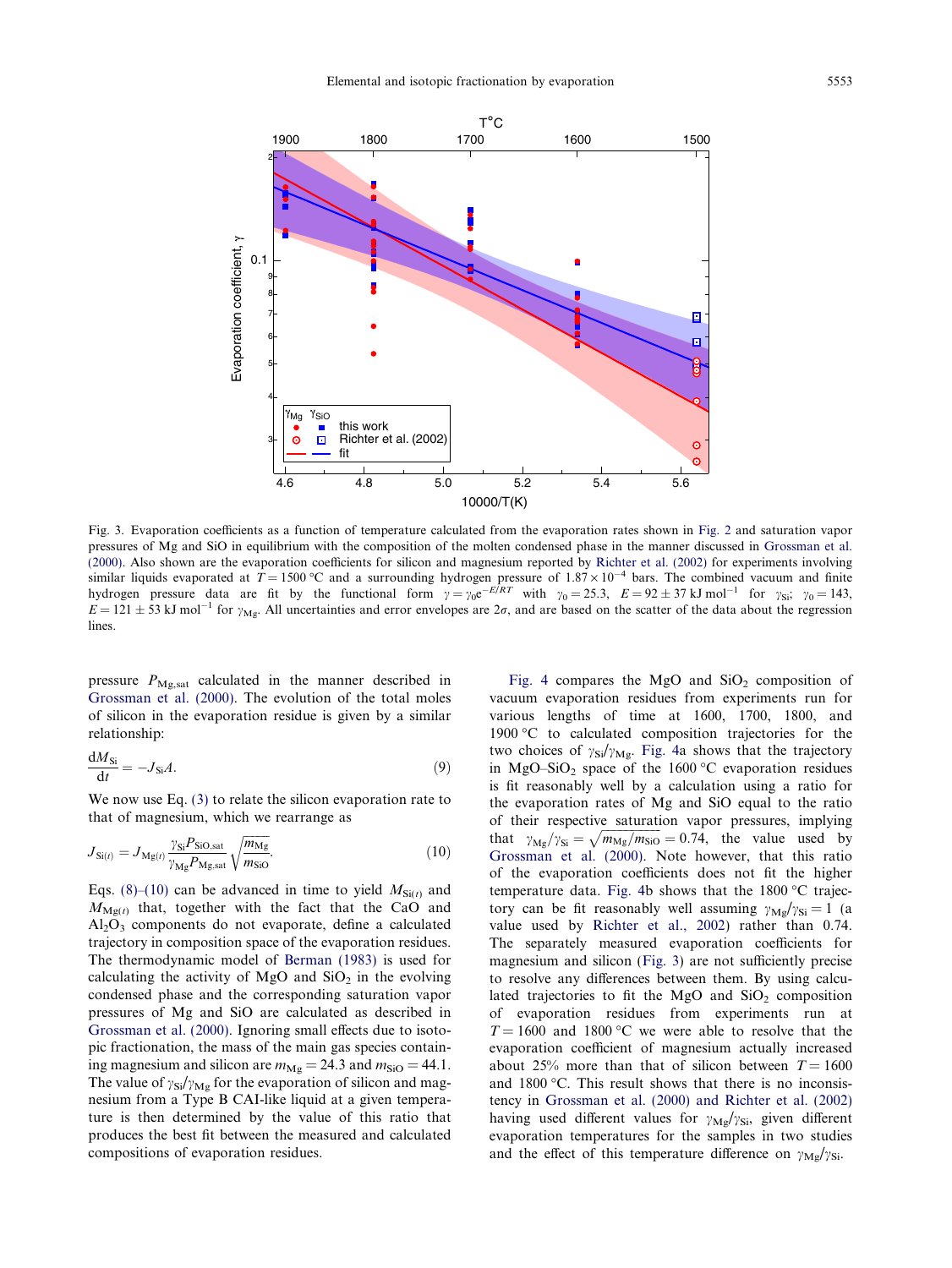<span id="page-10-0"></span>

Fig. 4. Trajectories in  $SiO<sub>2</sub>–MgO$  composition space of residues evaporated at various temperatures compared to calculated trajectories. The different sets of experiments shown by distinct symbols had slightly different starting compositions and for simplicity we only show calculated trajectories for the starting composition used by [Richter et al. \(2002\).](#page-19-0) Trajectories corresponding to the other starting composition involve a simple translation of the trajectory in wt% MgO so that the trajectory falls on the relevant starting composition. (a) Composition of the evaporation residues compared to trajectories calculated under the assumption that  $J_{\text{Mg}}/J_{\text{Si}} = P_{\text{Mg}}/P_{\text{SiO}}$ . Only the trajectory for  $T = 1600 \text{ °C}$ shows a reasonable fit to the corresponding measured compositions. (b) Composition of residues from  $T = 1800$  °C experiments compared to a trajectory for  $T = 1800 \degree C$  now calculated assuming that the evaporation coefficients of magnesium and silicon are equal (i.e.,  $\gamma_{Mg} = \gamma_{Si}$  and thus  $J_{\text{Mg}}/J_{\text{Si}} = (P_{\text{Mg}}/P_{\text{SiO}}) \times \sqrt{44/24}$ .

#### 4.3. Isotopic fractionation

[Fig. 5](#page-11-0) compares the magnesium isotopic fractionation of evaporated Type B CAI-like samples measured by MC-ICPMS and those reported earlier by [Richter et al.](#page-19-0) [\(2002\) and Mendybaev et al. \(2003\)](#page-19-0), which were measured using the modified AEI IM-20 ion microprobe at the University of Chicago. Also shown in [Fig. 5](#page-11-0) are two calculated Rayleigh fractionation curves for the magnesium isotopic fractionation as a function of the fraction of magnesium evaporated, assuming in one case that the kinetic fractionation factor for the magnesium isotopes is equal to the inverse square root of the mass of the isotopes (i.e.,  $\alpha = \sqrt{24/25} = 0.97980$ ) and in the other case that  $\alpha = 0.98704$  derived from the best fit to our new data. Both the new high-precision data and the older data show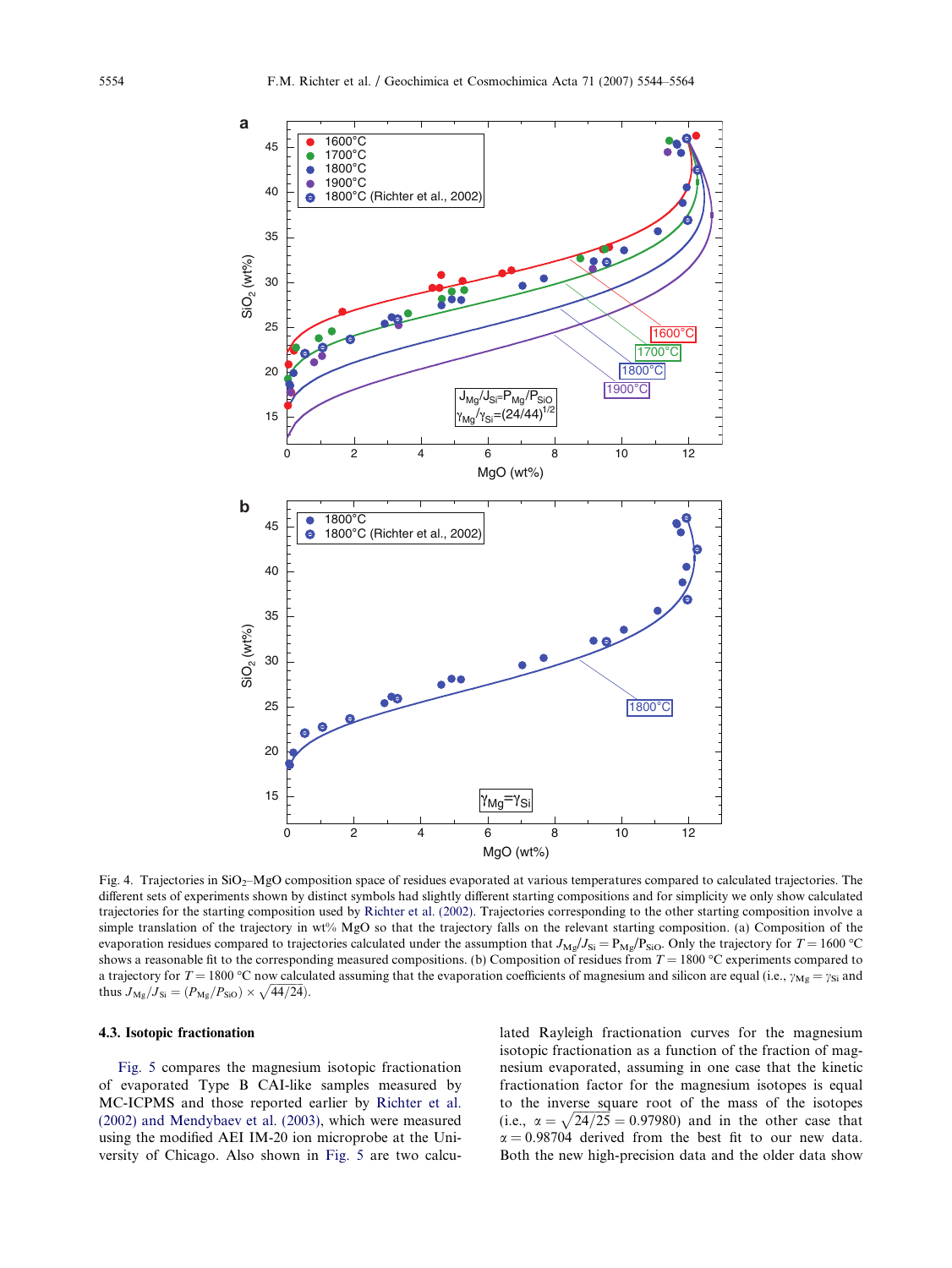<span id="page-11-0"></span>

Fig. 5. Magnesium isotopic composition of evaporation residues relative to the Type B CAI-like starting material, plotted as a function of % <sup>24</sup>Mg evaporated.  $\delta^{25}Mg = 1000 \times \{(25Mg)^{24}Mg)_{\text{sample}}/(\sqrt{25}Mg)^{24}Mg\}_{\text{slandard}} - 1$ . 2 $\sigma$  uncertainties are plotted, but they are smaller than the symbols for most of the new data reported in this work. The continuous curves were calculated using the Rayleigh equation Eq. [\(7\).](#page-2-0)

isotopic fractionations as a function of magnesium evaporated that are significantly less than those calculated using  $\alpha = \sqrt{24/25}$ . There are various differences worth noting between the MC-ICPMS isotopic measurements and those made earlier using the Chicago ion microprobe. The MC-ICPMS measurements are more precise by about a factor of ten and tend to show more isotopic fractionation for a given amount of magnesium evaporated than the ion probe data. The magnesium isotopic composition of eight of the evaporation residues listed in [Table 1](#page-5-0) were measured by both methods. Comparing the results shows even more clearly that there is a systematic difference with the ion probe isotopic measurements being systematically less fractionated. The isotopic measurements made by MC-ICPMS are the more likely to be correct, not because they are more precise, but because they were done on purified magnesium solutions, thus avoiding possible artifacts due to matrix effects that in the case of the ion probed samples could be quite significant because of the large range of magnesium content of the various evaporation residues and the correlation between magnesium content and isotopic fractionation.

An intriguing aspect of the data shown in Fig. 5 is that the MC-ICPMS data scatter around the best fitting fractionation curve by an amount that is significantly larger than the  $2\sigma$  uncertainty of each data point. This can be seen more clearly in [Fig. 6](#page-12-0), which is a plot of the same data now using  $ln(R/R_0)$  versus  $-ln(f_{24Mg})$ , where  $R = {}^{25}Mg/{}^{24}Mg$  of a sample,  $R_0$  is this ratio in the starting material, and  $f_{24Mg}$  is the fraction of <sup>24</sup>Mg remaining in the residue. The advantage of plotting the data in this way can be seen by taking the natural logarithm of both sides of Eq. [\(7\)](#page-2-0) applied to  $25$ Mg/ $^{24}$ Mg with the result

$$
\ln\left(\frac{R}{R_0}\right) = -(1 - \alpha_{\rm Mg}) \ln(f_{^{24}\rm Mg}),\tag{11}
$$

The magnesium isotopic data plotted in the manner of [Fig. 6](#page-12-0) should, if the process is governed by Rayleigh fractionation, fall on a straight line with slope  $1 - \alpha_{Mg}$ . An unexpected result is that the departures of the data points from the best fitting line through the data in [Fig. 6](#page-12-0) are correlated with the evaporation temperature. [Fig. 7](#page-12-0) is a plot of the magnesium isotopic data of the 2.5 mm samples listed in [Table 1](#page-5-0) using different symbols to distinguish the evaporation temperature along with the best fitting line through the data for each separate temperature. A well-resolved dependence of the isotopic fractionation factor on temperature is seen, and the scatter of the data around the best fitting line for each temperature is now consistent with the analytical uncertainty of the data. The fact that the data from samples of a common size evaporated to very different degrees at a common temperature fall so closely along a straight line has the further implication that the kinetic isotopic fractionation factor for magnesium evaporating from a CMAS liquid is remarkably insensitive to the MgO content of the melt.

Another possible source of the scatter of the magnesium isotopic data shown in [Fig. 6](#page-12-0) is that the isotopic fractionation factor is related to sample size. Samples ranging in size from 1 mm to 6 mm were run as a way of assessing the degree to which the results might have been affected by recondensation, which will have been greatest for the larger samples. [Fig. 8](#page-13-0) is the same type of plot as [Fig. 7](#page-12-0) but now showing the magnesium isotopic fractionation of samples with nominal diameters of 6 mm and 2.5 mm (see [Table 1](#page-5-0) for their actual surface areas) that were evaporated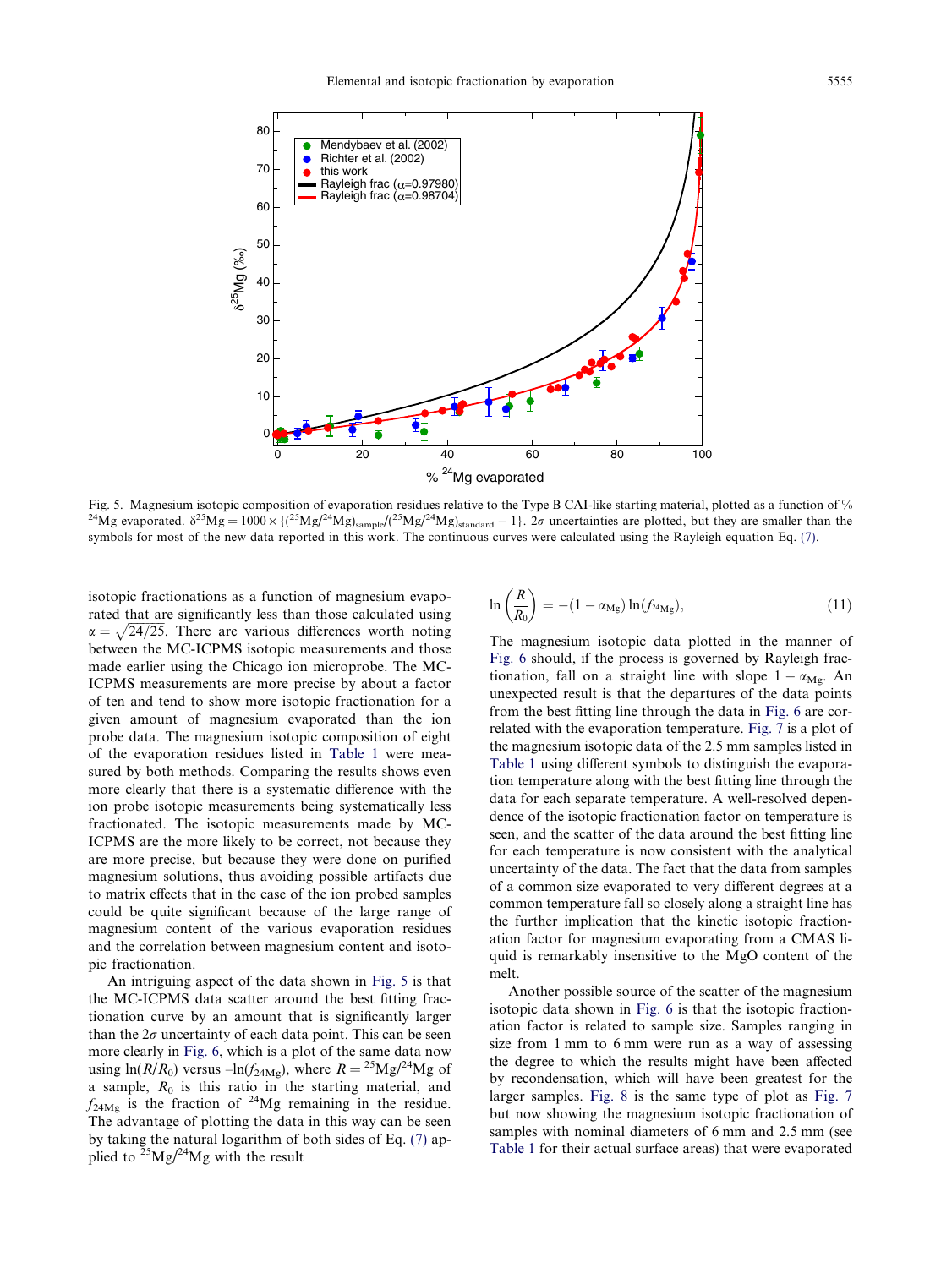<span id="page-12-0"></span>

Fig. 6. Magnesium isotopic composition of the evaporation residues listed in [Table 1](#page-5-0) plotted as  $1000 \times \ln(R/R_0)$  versus  $-\ln f^{24}$ Mg where  $f^{24}Mg$  is the fraction of <sup>24</sup>Mg remaining in the residue and  $R = ({}^{24}Mg/{}^{25}Mg)_{\rm sample}, R_0 = ({}^{24}Mg/{}^{25}Mg)_{\rm standard}$ . The 2 $\sigma$  error bars for the isotopic composition are smaller than the symbols used to plot the data. When isotopic compositions are plotted in this way, the data points will fall along a line of slope  $1000 \times (1 - \alpha)$  if the process is Rayleigh fractionation (see Eq. [\(7\)\)](#page-2-0) and the kinetic isotope fractionation factor  $\alpha$  is independent of the composition of the condensed phase. The red line is an error-weighted best fit (Williamson, 1968) through the data and corresponds to  $\alpha = 0.98704$ . The dashed line corresponds to the fractionation calculated using Eq. [\(7\)](#page-2-0) assuming  $\alpha = \sqrt{24/25} = 0.97980$ . (For interpretation of the references to color in this figure legend, the reader is referred to the web version of this paper.)



Fig. 7. Same as Fig. 6 except that now only the 2.5 mm samples from Table 1 are plotted and the temperature at which the residues were evaporated is now indicated by different symbols. Error-weighted best fits (Williamson, 1968) were made to the data from each temperature and these show that the kinetic isotope fractionation factors have a well-resolved dependence on the evaporation temperature. The shaded area around each line indicate the  $2\sigma$  error bounds from the weighted regression.

at 1800 °C. Best fitting lines through the data for each sample size show that the larger samples are slightly more fractionated as a function of the amount of magnesium evaporated. This dependence on size is as expected for recondensation in a system of finite gas conductance, where with decreasing  $G^*$ , which is inversely proportional to sur-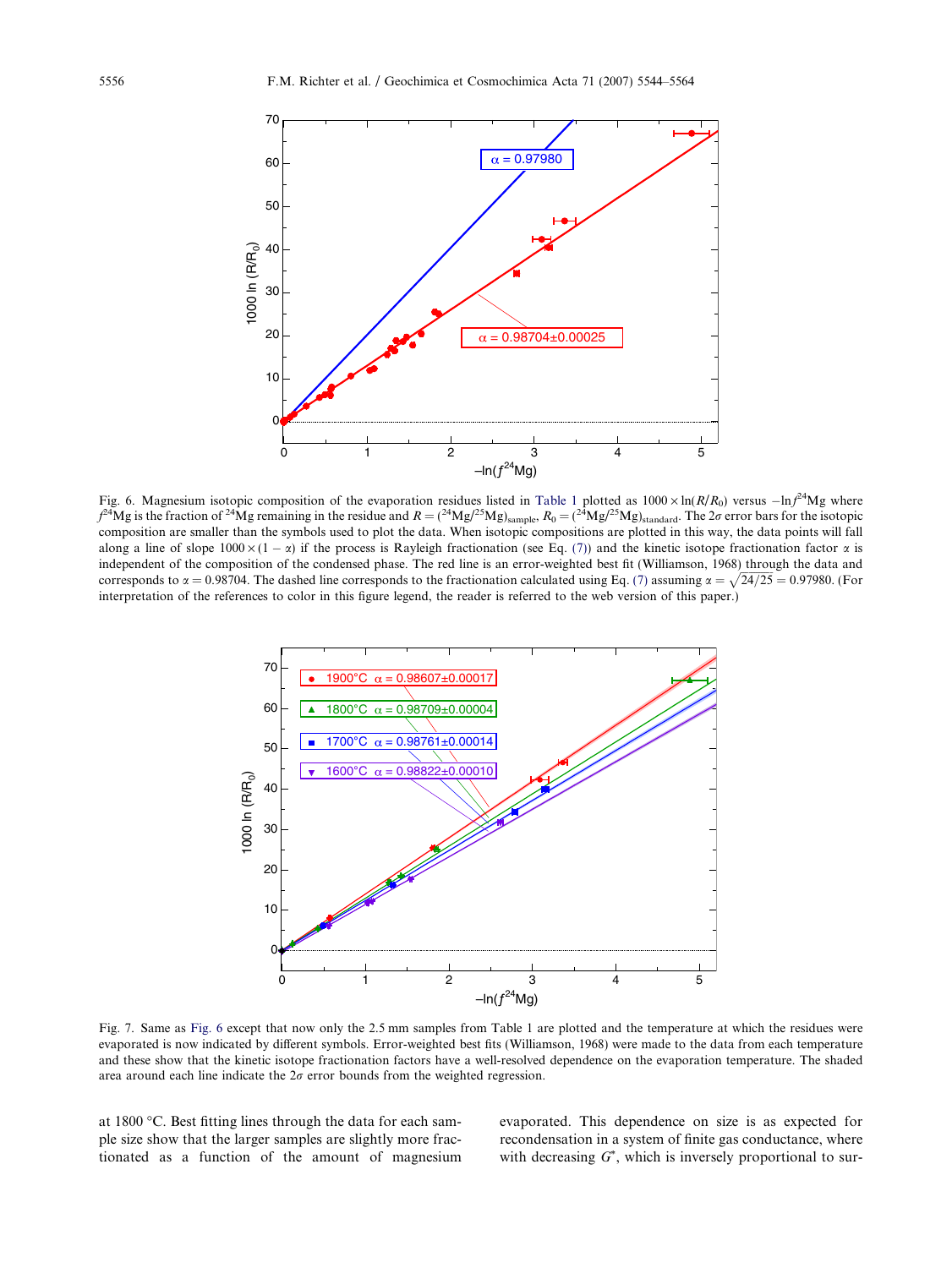<span id="page-13-0"></span>

Fig. 8. Same type of plot as [Fig. 6](#page-12-0) except that now only data from the  $T = 1800 \degree C$  evaporation experiments are plotted. Different symbols are used to distinguish the nominally 6 mm samples from the 2.5 mm samples listed in Table 1 and show a slightly increased fractionation for the larger samples. The kinetic fractionation factor  $\alpha$  corresponding to the best fitting line through the data for each sample size separately is indicated.

face area, the isotopic fractionation increases as the fractionation factor shifts towards the inverse square root of the mass of the evaporating species (see Eq. [\(A.12\);](#page-17-0) [Figs.](#page-18-0) [A1 and A2](#page-18-0) in Appendix A). We found no resolvable difference in the magnesium isotopic fractionation of 1 mm and 2.5 mm samples evaporated at  $1700 \degree C$  (Fig. 9) implying that for samples of this size, recondensation effects were negligible.

## 5. SUMMARY AND DISCUSSION

The main motivation for the present study was to experimentally determine the appropriate kinetic isotope fractionation factor to use in connection with magnesium evaporating from Type B CAI-like liquids. The first thing to note is that all reported experimental determinations of the fractionation factors for  $25$ Mg from  $24$ Mg in molten sil-



Fig. 9. Same as [Fig. 6](#page-12-0) except that now only data from the  $T = 1700 \degree C$  evaporation experiments are plotted. Different symbols are used to distinguish the nominally 2.5 mm samples from the 1.0 mm samples listed in Table 1. In this case there is no resolvable dependence of the kinetic isotope fractionation factor on sample size, which we interpret to mean that recondensation is negligible for samples of this size.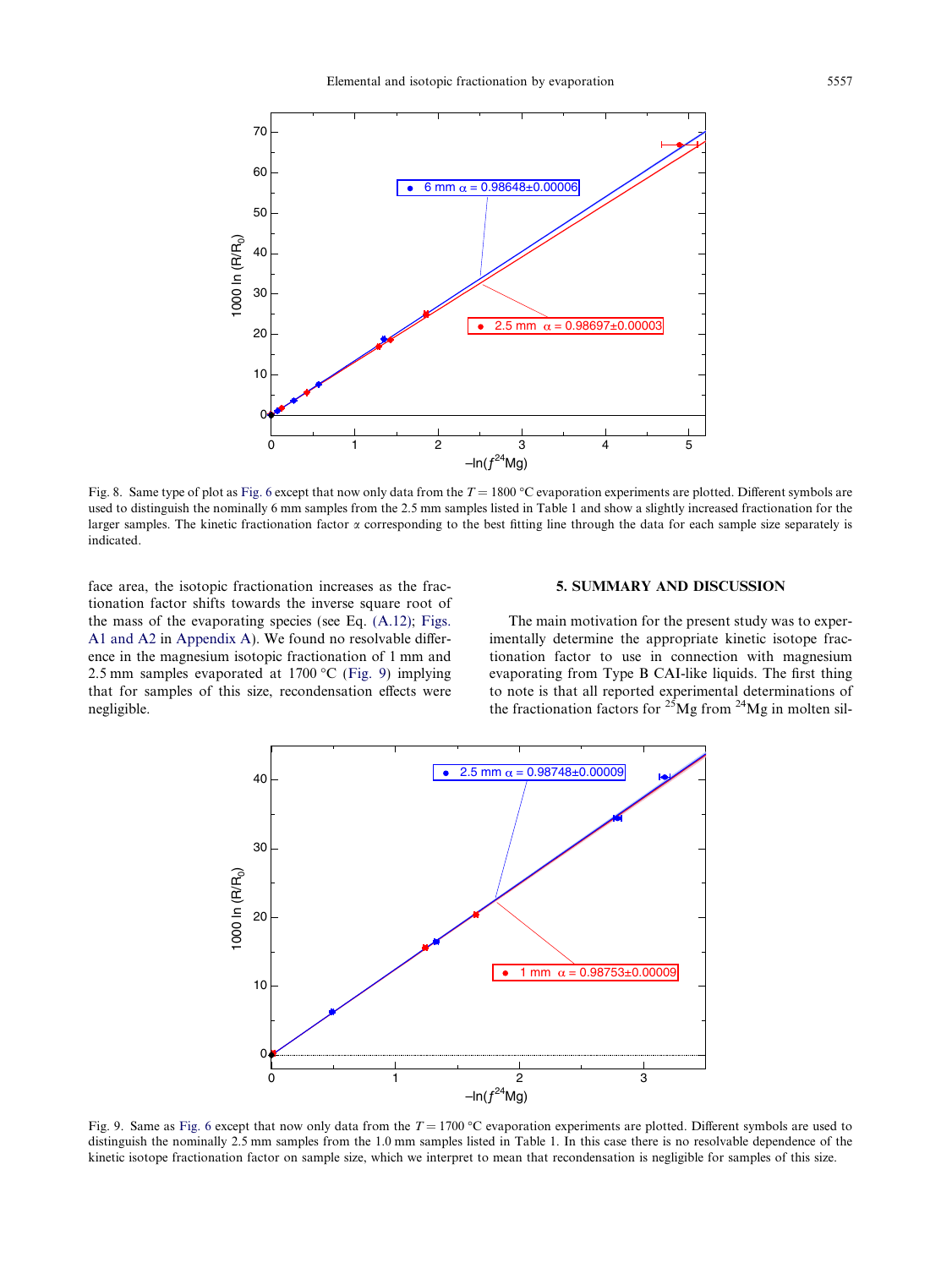<span id="page-14-0"></span>icate evaporation residues of various types ([Davis et al.,](#page-19-0) [1990](#page-19-0) for molten  $Mg_2SiO_4$ ; [Wang et al., 2001](#page-20-0) for a mixture of major oxides in solar proportions; [Richter et al., 2002](#page-19-0) for Type B CAI-like compositions) are significantly closer to one (or equivalently that  $1 - \alpha_{Mg}$  is significantly smaller) than the often assumed value of  $\alpha_{Mg} = \sqrt{24/25}$ . Whereas in the past there may have been some concern that this difference between the measured  $\alpha_{\text{Mg}}$  and  $\sqrt{24/25}$  reflected and experimental artifact due to recondensation, we have shown that the effect of recondensation in a finite conductance vacuum furnace would, if anything, tend to shift  $\alpha_{Mg}$  towards rather than away from  $\sqrt{24/25}$  ([Figs. A1 and A2\)](#page-18-0). Using samples of different size, we showed (see [Fig. 8](#page-13-0)) that the largest samples (6mm nominal diameter) were indeed slightly more enriched in  $^{25}Mg$  in a way that reflected the predicted effect of recondensation. We found no measurable difference in the Mg isotopic fractionation as a function of size between 1 mm and 2.5 mm samples ([Fig. 9\)](#page-13-0), which we take as evidence that the effects of recondensation are negligible for experimental samples in this size range.

An important feature of the kinetic fractionation factors that only became apparent because of the high precision of the new isotopic measurements is the distinct tendency of  $1 - \alpha_{\text{Mg}}$  to increase with temperature ([Fig. 7](#page-12-0)). Similar temperature effects have been reported for the isotopic fractionation factor for magnesium evaporation from solid forsterite [\(Yamada et al., 2006\)](#page-20-0). The systematic tempera-

ture dependence of  $\alpha_{\text{Mg}}$  turns out to be very relevant to the interpretation of the isotopic fractionation of the Type B CAIs because the peak temperatures they experienced  $(T \sim 1400 \degree C$ , [Stolper and Paque, 1986; Mendybaev et al.,](#page-19-0) [2006\)](#page-19-0) are lower than the temperature of laboratory evaporation experiments. Assigning a realistic value for the magnesium isotopic fractionation factor of partially molten Type B CAI precursors requires extrapolating the laboratory data to temperatures between their peak temperature of about  $T = 1400 \degree C$  and the solidus at about 1250 °C. Fig. 10 shows our new determinations of the kinetic isotope fractionation factor for magnesium together with values from the literature plotted as a function of the temperature at which they were evaporated.

The literature values plotted in Fig. 10 are somewhat different from those in a similar figure shown in [Richter et al.](#page-19-0) [\(2005\).](#page-19-0) Each  $\alpha$  value was obtained from a regression of  $ln(R/R_0)$  versus  $-ln(f_{24Mg})$ , forced through the origin. In each case, a weighted regression [\(Williamson, 1968\)](#page-20-0) and a simple linear regression (which assumes that all data points only have uncertainty in  $ln(f_{24Mg})$  and all have the same uncertainty) were calculated. Some regressions are well-de-scribed by [Williamson \(1968\)](#page-20-0) fit, having low  $\chi^2$  values, whereas others scatter by more that the errors on individual data points would have suggested. For the latter cases, the uncertainty in slope from the simple linear regression was adopted. The reason for the scatter in the data from the lit-



Fig. 10. Diagram showing the temperature dependence of the kinetic isotope fractionation factor for magnesium using data from the present study together with earlier data for molten forsterite and a melt with solar proportions of the major oxides. A simple linear regression of kinetic isotope fractionation factor vs. reciprocal temperature was calculated for the new vacuum evaporation experiments on CAI compositions, where the uncertainty in the fit is derived from the scatter of the data about the line; the error bounds shown are  $2\sigma$ . The kinetic fractionation factor plotted at 1500 °C is from [Richter et al. \(2002\)](#page-19-0) for 2.5 mm Type B CAI-like samples evaporated in  $1.87 \times 10^{-4}$  bars H<sub>2</sub>; the one plotted at 1800 °C from the same paper is for 2.5 mm Type B CAI-like samples evaporated in vacuum. Shading is used to indicate the temperature interval relevant for calculating evaporation effects of partially molten Type B CAIs, along with extrapolations of  $1000 \times (1 - \alpha)$ into this temperature range. The extrapolation shows that the Rayleigh fractionation exponent  $(1 - \alpha)$  in the temperature range of partially molten Type B CAI compositions is less than half that corresponding to  $\alpha = \sqrt{24/25} = 0.9798$  (shown by the line at  $1000 \times (1 - \alpha) = 20.2$ ).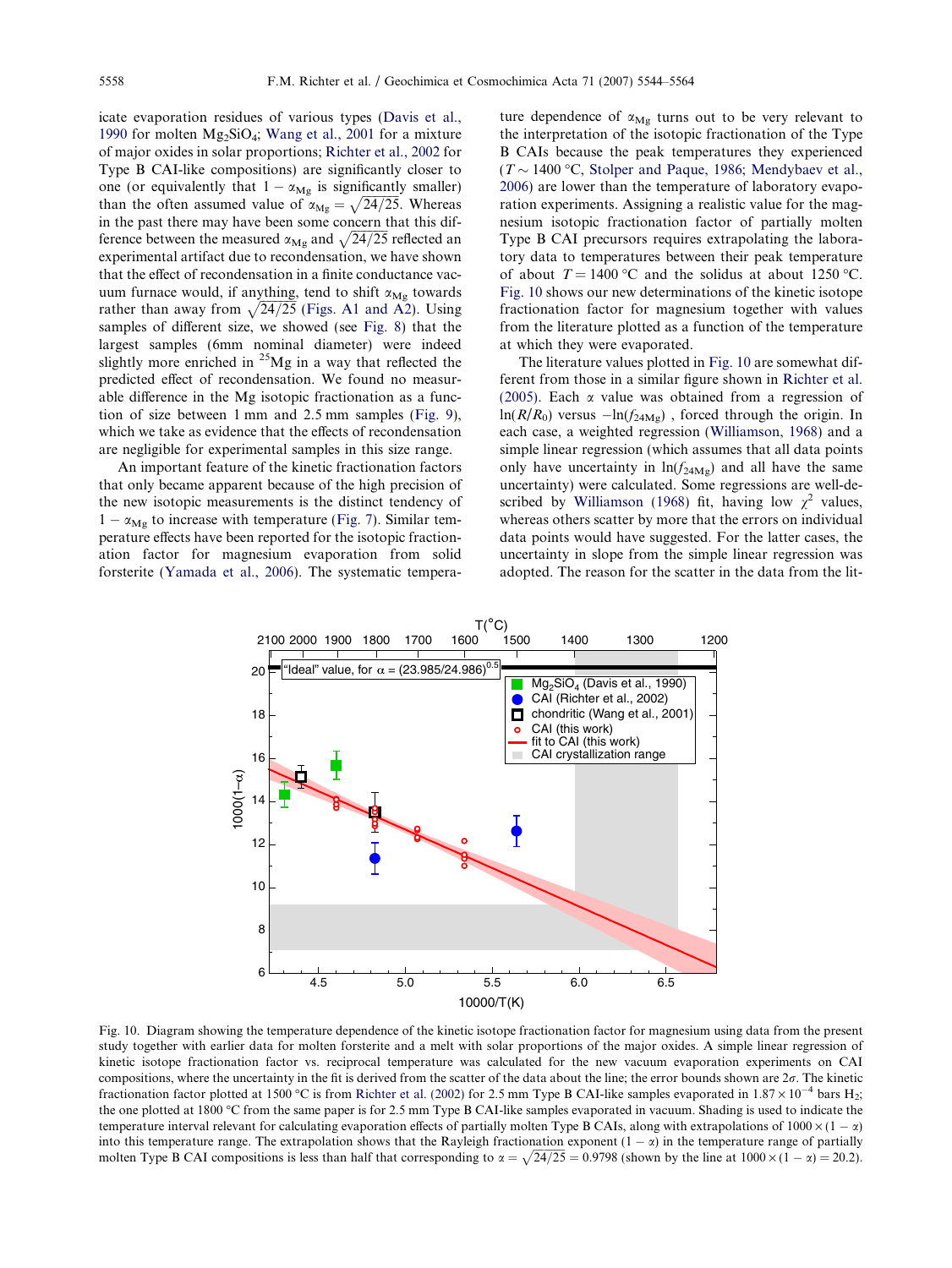erature is likely uncorrected matrix effects in the ion microprobe analysis: the Wang et al.  $(2001)$  and the 1500 °C [Richter et al. \(2002\)](#page-19-0) samples were chemically heterogeneous because they crystallized when they were cooled from evaporation run temperature. The literature data alone only show a weak correlation with temperature in [Fig. 10](#page-14-0); it is only in the higher precision, matrix-effect-free new data collected by MC-ICPMS that the temperature effect is readily apparent.

The conclusion to be drawn from [Fig. 10](#page-14-0) is that the kinetic isotopic fractionation for magnesium evaporating from a partially molten Type B CAI-like liquid in the temperature range  $1400-1250$  °C will have  $\alpha_{Mg} = 0.991-0.993$ (with an uncertainty of about  $\pm 0.001$ ) rather than the often used value of  $\alpha_{Mg} = \sqrt{24/25} = 0.9798$ . The difference between these two values for the kinetic isotope fractionation factor of magnesium will have a large effect on the calculated amount of magnesium that must have evaporated in order to account for a given degree of magnesium isotopic fractionation, and a similarly large effect on estimates of the composition of the precursors of isotopically fractionated Type B CAIs. We illustrate this with reference to the [Simon](#page-19-0) [et al. \(2004\)](#page-19-0) recent effort to calculate the precursor composition of a set of Type B CAIs with known magnesium isotopic composition. Table 2 compares the amount of magnesium evaporated from the precursors as calculated by [Simon et al. \(2004\)](#page-19-0) using  $\alpha_{\text{Mg}} = \sqrt{24/25} = 0.9798$  to our estimate using the experimentally derived value of  $\alpha_{\text{Mg}} = 0.991$ . We believe that [Simon et al. \(2004\)](#page-19-0) underestimated the fraction of magnesium evaporated by a factor of about two. We have not calculated revised estimates for the evaporated silicon for the Type B CAIs listed in Table 2 because we do not yet have a well-determined value for the silicon kinetic isotope fractionation factor, but studies to determine this are underway (see [Janney et al., 2005](#page-19-0)).

We should emphasize that the kinetic isotope fractionation factors reported here apply to evaporations in the limit  $P_i/P_{i, \text{sat}} \ll 1$  (i.e., no recondensation) and situations where diffusion is sufficiently fast to maintain chemical homogeneity of the condensed phase. Richter (2004) used model calculations to explore the range of conditions when recondensation and chemical gradients will significantly af-

Table 2

Estimates of the amount of magnesium that must have evaporated to account for the measured magnesium isotopic composition of the Type B CAIs

| Sample                             | Type       | $F_{\rm Mg}^{\rm a}$<br>$(\%$ amu <sup>-1</sup> ) | $%$ Mg evap.<br>$\alpha = 0.97978^{\rm b}$ | $%$ Mg evap.<br>$\alpha = 0.991^{\circ}$ |
|------------------------------------|------------|---------------------------------------------------|--------------------------------------------|------------------------------------------|
| F <sub>2</sub> (TS <sub>65</sub> ) | <b>B</b> 2 | 6.12                                              | 26.0                                       | 49.2                                     |
| E107                               | <b>B</b> 2 | 1.99                                              | 9.4                                        | 19.9                                     |
| 3537-1                             | B1         | 3.26                                              | 14.9                                       | 30.4                                     |
| <b>TS33</b>                        | B1         | 4.01                                              | 18.0                                       | 35.9                                     |
| <b>TS34</b>                        | B1         | 5.63                                              | 24.2                                       | 46.4                                     |
| Golfball                           | B          | 1.61                                              | 7.7                                        | 16.4                                     |
|                                    |            |                                                   |                                            |                                          |

 $^{\rm a}$   $F_{\rm Mg}$  = 1000  $\times$  {(<sup>N</sup>Mg/<sup>24</sup>Mg)<sub>sample</sub>/(<sup>N</sup>Mg/<sup>24</sup>Mg)<sub>standard</sub> - 1}/  $(N-24)$ , averaged for  $N = 25$  and 26.

<sup>b</sup> The value of  $\alpha$  used by Simon et al. (2004).<br><sup>c</sup> The value of  $\alpha$  obtained by extrapolating [Fig. 10](#page-14-0) to 1400 <sup>o</sup> <sup>c</sup> The value of  $\alpha$  obtained by extrapolating Fig. 10 to 1400 °C. fect the isotopic fractionation of evaporation residues and concluded that the Type B CAIs evaporated under conditions where the kinetic isotope fractionation factors reported here apply.

The main conclusions of the present study regarding the evaporation kinetics of magnesium and silicon from Type B CAI-like liquids are:

- (1) The vacuum evaporation rates  $J_{\text{Si}}$  and  $J_{\text{Mg}}$  can be calculated using a parameterization of the form  $J = J_0 e^{-E/RT}$  with  $J_0 = 3.81 \times 10^6$  mol cm<sup>-2</sup> s<sup>-1</sup>,  $E = 551 \pm 63$  kJ mol<sup>-1</sup> for magnesium;  $J_0 = 4.17 \times$  $10^7 \text{ mol cm}^{-2} \text{ s}^{-1}$ ,  $E = 576 \pm 36 \text{ kJ mol}^{-1}$  $1$  for silicon.
- (2) Evaporation rates of silicon and magnesium as a function of temperature and finite surrounding pressure can be calculated using Eq. [\(2\)](#page-2-0) with the evaporation coefficients as a function of temperature shown in [Fig. 3](#page-9-0) (parameterized as  $\gamma = \gamma_0 e^{-E/RT}$  with  $\gamma_o = 25.3$ ,  $E = 92 \pm 37 \text{ kJ} \text{ mol}^{-1}$  for  $\gamma_{\text{Si}}$ ;  $\gamma_o = 143$ ,  $E=121 \pm 53$  kJ mol<sup>-1</sup> for  $\gamma_{\text{Mg}}$ ) together with the saturation vapor pressures of the dominant gas species calculated using [Berman's \(1983\)](#page-19-0) thermodynamic model for the CMAS liquids in the manner described in [Grossman et al. \(2000\)](#page-19-0).

The main conclusions regarding the kinetic isotope fractionation of magnesium evaporating from a Type B CAIlike silicate liquid are:

- (1) The magnesium isotopic fractionation of residues of similar size, evaporated to different degrees at a given temperature, fall within error on a Rayleigh fractionation curve as given by Eq. [\(7\),](#page-2-0) implying that the isotopic fractionation factor is effectively independent of the amount of magnesium (i.e., the activity of magnesium) in the silicate liquid.
- (2) The magnesium isotopic fractionation of residues of similar size evaporated at different temperatures imply, as we show in [Fig. 7,](#page-12-0) that the kinetic fractionation factor is significantly temperature dependent, becoming larger (i.e., less fractionating) with decreasing temperature.
- (3) The magnesium isotopic fractionation of residues of different size evaporated at the same temperature showed that the largest samples were slightly more fractionated [\(Fig. 8\)](#page-13-0), which agrees with our derivation for the effect of sample size on recondensation and the effect of this recondensation on the isotopic fractionation in system of finite gas conductance [\(Figs. A1 and A2](#page-18-0) in Appendix A).
- (4) Taking the effect of temperature into account results in an estimate for the kinetic isotope fractionation factor for magnesium evaporating from a Type B CAI-like liquid in the temperature range where Type B CAI-like compositions are partially molten  $(\sim)1400-1250$  °C) of  $\alpha_{Mg} = 0.991-0.993$  [\(Fig. 10](#page-14-0)). Adopting this value for the kinetic isotope fractionation factor for magnesium results in estimates of the amount of magnesium evaporated for a given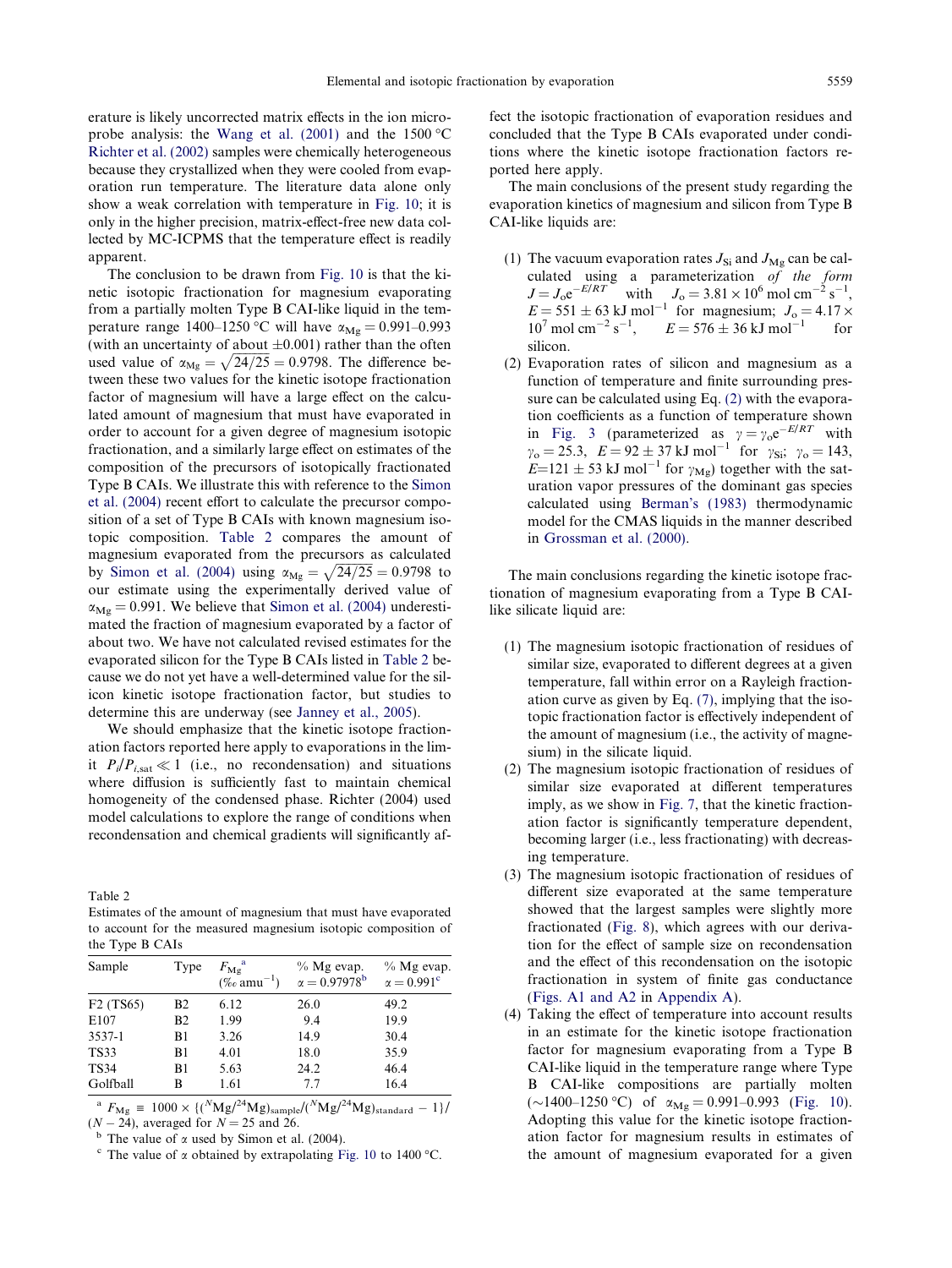<span id="page-16-0"></span>degree if magnesium isotopic fractionation that are about a factor of two larger than calculated using  $\alpha_{\text{Mg}} = \sqrt{24/25} = 0.9798.$ 

In closing we should emphasize that the reason laboratory experiments are so critical for defining the evaporation coefficients,  $\gamma$ , and the kinetic isotope fractionation factors,  $\alpha$ , for a silicate liquid is that there is not yet a theoretical basis for determining these quantities from first principles. From the theoretical point of view, what is needed is an understanding of what determines that the evaporation coefficients from a silicate liquid are so much less than one, and in the case of isotopes, why the ratio of their evaporation coefficients is different from one. [Wang et al. \(1999\)](#page-20-0) have suggested that the explanation might involve the dominant gas species being different from those used here to calculate the evaporation coefficients and the ratio of the mass of the isotopically distinct gas species (for example if the gas has significant MgO relative to Mg, or  $SiO<sub>2</sub>$  rather than SiO). There are several reasons why we do not subscribe to this. To begin with, when one invokes a speciation in the gas that differs from that calculated using equilibrium thermodynamics, one is in effect introducing a free parameter that needs to be determined empirically. We prefer to use the evaporation coefficient as the free parameter in that it does not imply a particular process for which there is no evidence. Indeed what experimental evidence does exist ([Nichols et al., 1998\)](#page-19-0) indicates that the dominant gas phase species over evaporating forsterite are indeed the thermodynamically stable ones Mg and SiO. What is needed is a better molecular level understanding of what takes place at the evaporation surface. Our hope is that experimental results such as those reported here for the magnitude and temperature dependence of the evaporation coefficients of silicon and magnesium, and for the kinetic isotope fractionation factor for magnesium, will both encourage and constrain new theoretical efforts to understand evaporation from silicate liquids at the molecular level.

#### ACKNOWLEDGMENTS

We thank Denton Ebel for providing us with calculated compositions along evaporation trajectories that we used to compare with our measured data. We also thank the Field Museum for their support of the Isotope Geochemistry Laboratory. We are grateful to Shogo Tachibana for an especially constructive review. This work was supported by NASA Grants NAG5-13027 to FMR, NAG5- 12997 and NNG06-6F19G to AMD, and NAG5-12077 and NNG05-GG22G to MW.

# APPENDIX A. EFFECT OF RECONDENSATION ON THE ISOTOPIC FRACTIONATION OF EVAPORATION RESIDUES

The prevailing view has been that recondensation reduces the kinetic isotopic fractionation of evaporating species [\(Tsuchiyama et al., 1999;](#page-19-0) Humayun and Cassen, 2000; [Ozawa and Nagahara, 2001;Wang et al., 2001; Richter](#page-19-0) [et al., 2002\)](#page-19-0), and this will be the case for virtually all natural settings. A detailed derivation of the effect of recondensa-

tion on the kinetic isotope fractionation factor was given by [Richter et al. \(2002\)](#page-19-0) for the specific case of evaporation into an unconfined surrounding gas of finite pressure. Their equation relating the realized fractionation factor  $\alpha'_{1,2}$  to that which would apply for evaporation into a vacuum  $(\alpha_{1,2})$  is

$$
\alpha'_{1,2} - 1 = (\alpha_{1,2} - 1) \left( 1 - \frac{P_i}{P_{i,\text{sat}}} \right) + \left( \frac{D_{i,1}}{D_{i,2}} - 1 \right) \frac{P_i}{P_{i,\text{sat}}}, \quad (A.1)
$$

where  $\alpha'_{1,2}$  is the effective kinetic isotope fractionation factor for isotopes 1 and 2 of element i when there is a finite pressure  $P_i$  at the evaporating surface due to diffusion of the evaporating species in the surrounding gas,  $\alpha_{1,2}$  is the isotope fractionation factor in the vacuum limit, and  $D_{i,1}$ and  $D_{i,2}$  are the diffusion coefficients of isotopes 1 and 2 in the gas surrounding the sample. The first term on the right hand side of Eq. (A.1) is usually assumed to be the more important one and it has the effect of reducing the amount of isotopic fractionation for a given amount of the parent element evaporated. The second term, which accounts for isotopic fractionation during transport away from the surface though the surrounding gas, will be small when that gas is hydrogen (see Fig. 13 in [Richter et al.,](#page-19-0) [2002\)](#page-19-0). The reason for this is that the ratio of the diffusion coefficients of the evaporating species in hydrogen are proportional to the inverse square root of the reduced mass  $\mu_i = (m_i m_{\text{H}_2})/(m_i + m_{\text{H}_2})$ , thus  $D_{i,1}/D_{i,2} = \sqrt{\frac{m_2(m_1+2)}{m_1(m_2+2)} + \frac{m_1(m_2+2)}{m_2(m_1+2)}}$ , which is sufficiently close to one to make the second term on the right hand side of Eq. (A.1) negligible compared to the first term. Thus in the specific case of evaporation into to a surrounding gas of low molecular weight it is expected that the isotopic fractionation will be reduced, and it is this that has led to the concern that the laboratory measured isotopic fractionations of evaporation residues might be smaller than expected because of recondensation.

One needs to keep in mind that evaporating into a confined space such as a vacuum furnace is not the same as evaporating into an unconfined surrounding gas. Below, we derive what, at first sight, might be a somewhat surprising result that recondensation in a finite conductance furnace can actually increase the isotopic fractionation of evaporation residues. Eq. [\(1\)](#page-2-0) (with  $n<sub>i</sub> = 1$ ) can be used to write the mass conservation equation for a volatile species  $i$  in an evaporation residue as

$$
V_c \frac{d\rho_i}{dt} = -\frac{\gamma_i P_{i,\text{sat}} (1 - P_i/P_{i,\text{sat}})A}{\sqrt{2\pi m_i RT}},
$$
\n(A.2)

where  $\rho_i$  is the molar density of i in a condensed phase of volume  $V_c$  and surface area A. The conservation equation for *i* in a volume  $V_g$  of gas surrounding the evaporating source is

$$
V_{\rm g} \frac{\mathrm{d}\rho_i^{\rm gas}}{\mathrm{d}t} = \frac{\gamma_i P_{i,\rm sat} (1 - P_i / P_{i,\rm sat}) A}{\sqrt{2\pi m_i RT}} - F_i,\tag{A.3}
$$

where  $F_i$  is the flux (in mol s<sup>-1</sup>) other than recondensation removing i from the gas. When these conservation equations are used for a furnace with finite gas conductance around the evaporating sample, there is a relationship be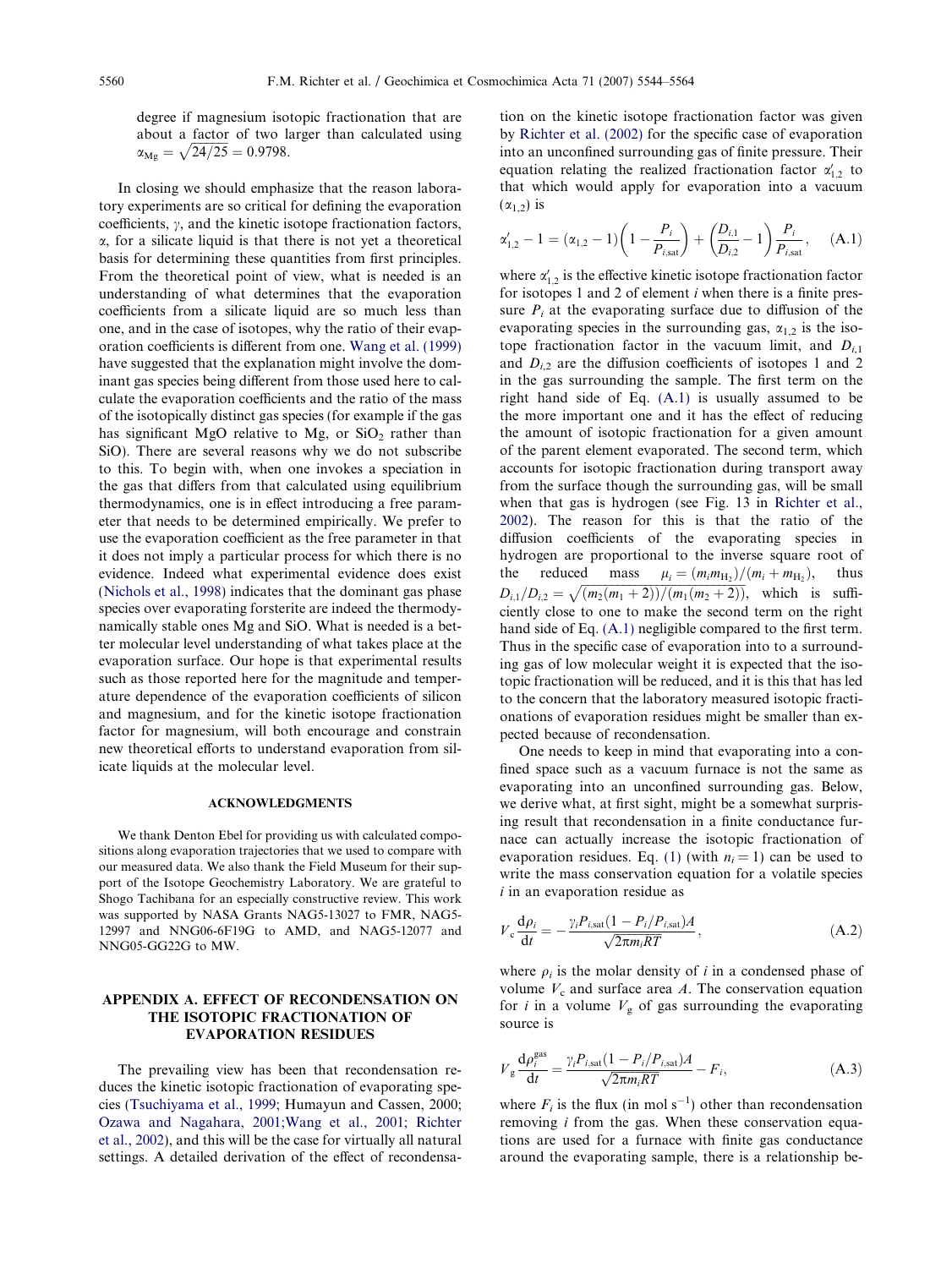<span id="page-17-0"></span>tween the pressure  $P_i$  in the volume  $V_g$  and the flux  $F_i$  that depends on the gas conductance $U_i$  as given by

$$
F_i = \frac{U_i(P_i - P_{i,\infty})}{RT} = \frac{U_i P_i}{RT},
$$
\n(A.4)

where  $P_{i,\infty}$  represents the pressure of i outside the volume  $V_g$ . In our application, the volume  $V_g$  is the region around the evaporating sample enclosed by the heating elements and heat shields and which has a finite conductance for gas species going into the surrounding vacuum chamber at  $P_{i,\infty}$  < 10<sup>-6</sup> Torr, which for our purposes is effectively zero. The gas conductance  $U_i$  in the molecular regime (i.e., when the mean free path of  $i$  is large compared to the linear dimensions of  $V_g$ ) is of the form  $U_i = G\sqrt{RT/m_i}$ , where G is a geometric factor that depends on shape of the enclosing volume. For example, for a cylinder of diameter  $d$  and length  $l$  the geometric for a cynneer of diameter *a* and length *t* the geometric factor is  $\pi d^3/((4d+3l)\sqrt{2\pi})$ . The value of *G* for the complicated geometry of materials surrounding samples in our vacuum furnace is not known, but the relevant point is that it is a constant that does not depend on the particular species involved. Eq. (A.4) can thus be written as

$$
F_i = \frac{GP_i}{\sqrt{m_i RT}}\tag{A.5}
$$

Using Eq. (A.5) together with the ideal gas law  $\rho_i^{\text{gas}} = P_i / RT$ , we can now write the conservation of gas species as

$$
\frac{V_{\rm g}}{RT} \frac{\mathrm{d}P_i}{\mathrm{d}t} = \frac{\gamma_i P_{i,\rm sat} (1 - P_i / P_{i,\rm sat}) A}{\sqrt{2\pi m_i RT}} - \frac{GP_i}{\sqrt{m_i RT}}.\tag{A.6}
$$

The time scale  $\tau_{evap}$  over which the evaporating system as a whole evolves will be of the order of the time it takes the evaporation flux  $J_iA$  (in units of mol s<sup>-1</sup>) to remove  $\rho_i V_c$  moles of *i* from the condensed phase. Thus,  $\tau_{evap} =$  $\rho_i V_c / J_i A$ . The pressure  $P_i$  in the gas surrounding the evaporating sample will evolve on two distinct time scales. The first of these is a fast time scale,  $\tau_{\text{gas}}$ , corresponding to how long it takes the evaporation flux to increase the pressure  $P_i$  in the surrounding gas so that the terms on the right hand side of Eq. (A.6) come into balance. Once this balance is established, the further evolution of  $P_i$  will be governed by the much slower evolution of  $P_{i, \text{sat}}$ , which is determined by the composition of the condensed phase evolving on time scale  $\tau_{evap}$ . The effect of these two time scales can be made explicit by dividing Eq. (A.6) by scates can be made explicit by div<br>  $\gamma_i P_{i, \text{sat}} A / \sqrt{2\pi m_i RT}}$ . Eq. (A.6) becomes

$$
\frac{\sqrt{2\pi m_i RT}}{\gamma_i P_{i,\text{sat}}A} \left(\frac{V_g P_{i,\text{sat}}}{RT}\right) \frac{\mathrm{d}P_i'}{\mathrm{d}t} = (1 - P_i') - \frac{G\sqrt{2\pi}P_i'}{\gamma_i A},\tag{A.7}
$$

or equivalently

$$
\left\{\frac{\frac{M_{i,\text{sat}}}{J_{i}A}}{\frac{M_{i,\text{cond}}}{J_{i}A}}\right\}\frac{\mathrm{d}P'_{i}}{\mathrm{d}t'} = \left\{\frac{M_{i,\text{sat}}}{M_{i,\text{cond}}}\right\}\frac{\mathrm{d}P'_{i}}{\mathrm{d}t'} = \left(1 - P'_{i}\right) - \frac{G\sqrt{2\pi}P'_{i}}{\gamma_{i}A},\tag{A.8}
$$

where we introduced a nondimensional time  $t'$  scaled by the evaporation time  $\tau_{evap}$ , used the fact that  $J_i = \gamma_i P_{i, \text{sat}} / \sqrt{2\pi m_i RT}$ ; we define  $M_{i, \text{sat}} = V_g P_{i, \text{sat}} / RT$ , where  $M_{i, \text{sat}}$  is the moles of i in  $V_{\text{g}}$  required to saturate the gas, and

 $M_{i,\text{cond}} = \rho_i V_c$ .  $P'_i = P_i / P_{i,\text{sat}}$  is the nondimensional pressure measured as a fraction of the saturation pressure. Eq. (A.8) reflects the fact that the ratio of the fast time scale for the evolution of the pressure to the slower time scale for the evolution of the condensed phase is simply the fraction of the moles of  $i$  in the condensed phase that would be required to saturate the volume  $V_g$ . For present purposes, the important point is that the time derivative term in Eq. (A.8) will be negligibly small for our vacuum experiments because  $M_{i,\text{sat}} \ll M_{i,\text{cond}}$  and thus the pressure surrounding the evaporating material is given by a balance between the two terms on the right hand side. Thus,

$$
P'_{i} = \frac{1}{1 + \frac{G\sqrt{2\pi}}{\gamma_{i}A}} = \frac{1}{1 + \frac{G^{*}}{\gamma_{i}}},
$$
(A.9)

where for simplicity we introduce  $G^* = G\sqrt{2\pi}/A$ .

Starting from Eq. [\(6\)](#page-2-0), and assuming that equilibrium fractionations are negligible so that the saturation vapor pressure of an isotopically distinct gas species is proportional to the abundance of that isotope in the condensed phase, we can write

$$
\alpha_{ik} = \frac{\left(\frac{J_i}{J_k}\right)}{\left(\frac{N_i}{N_k}\right)} = \frac{\left(\frac{J_i}{J_k}\right)}{\left(\frac{P_{i,\text{sat}}}{P_{k,\text{sat}}}\right)},\tag{A.10}
$$

which, using Eq. [\(1\)](#page-2-0) for the evaporation fluxes, becomes

$$
\alpha_{ik} = \frac{\frac{\gamma_i (1 - P'_i)}{\sqrt{2\pi m_i RT}}}{\frac{\gamma_k (1 - P'_k)}{\sqrt{2\pi m_k RT}}}
$$
(A.11)

We now use Eq.  $(A.9)$  to write an explicit relationship between the kinetic isotope fractionation factor and the gas conductance in the vicinity of the evaporating sample,

$$
\alpha_{ik} = \left[\frac{\gamma_i}{\gamma_k} \sqrt{\frac{m_k}{m_i}}\right] \times \left(\frac{1 - \frac{1}{1 + G^* / \gamma_i}}{1 - \frac{1}{1 + G^* / \gamma_k}}\right).
$$
\n(A.12)

The quantity in square brackets is the kinetic isotope fractionation factor for evaporation into vacuum (i.e., in the limit  $G^* \to \infty$ ). [Fig. A1](#page-18-0) shows that when  $\gamma_i/\gamma_k \neq 1$ , the effect of decreasing gas conductance is to make the kinetic isotope fractionation tend towards the inverse square root of the mass (i.e.  $\alpha_{ik} \rightarrow \sqrt{m_k/m_i}$  as  $G^* \rightarrow 0$ ). In other words, as the gas conductance decreases and the pressure around the samples increases, there will be more recondensation but the isotopic fractionation actually increases. The effect of recondensation when evaporating into a confined gas is opposite to that for evaporating into an unconfined gas. We found this result sufficiently unintuitive that we decided to check it using numerical methods to solve the full governing equations given by Eqs. [\(A.2\) and \(A.6\)](#page-16-0). [Fig. A2](#page-18-0) uses the numerical results to confirm and illustrate how the calculated isotopic fractionation of evaporation residues run in a vacuum furnace depends on the gas conductance for evaporating species leaving the vicinity of the sample. As  $G^*$  becomes sufficiently small, the flux increasingly reflects the isotopic fractionation associated with the removal of the gas from the vicinity of the sample, which according to Eq. (A.5) will depend on the inverse square root of the mass of the gas species, regardless of the ratio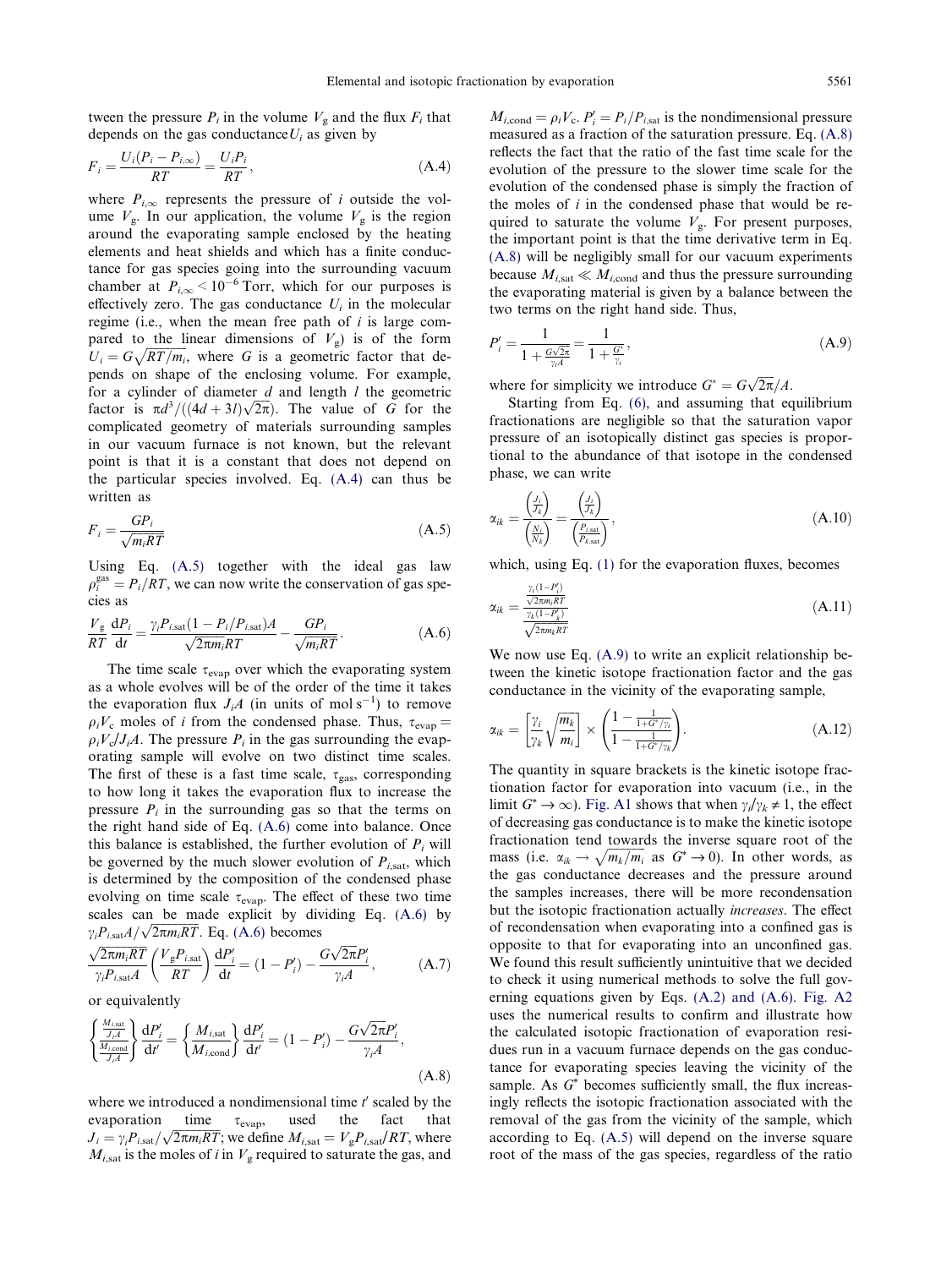<span id="page-18-0"></span>

Fig. A1. Curve illustrating the effect of the finite gas conductance of a vacuum furnace on the magnesium kinetic isotopic fractionation factor of the evaporation residues. The effect of finite gas conductance for magnesium is measured by the quantity  $G^*/\gamma_{24}$  (see Eq. [\(A.12\)\)](#page-17-0), where G<sup>\*</sup> is proportional to the conductance and  $\gamma_{24}$  is the evaporation coefficient for <sup>24</sup>Mg. When the gas conductance of the furnace is sufficiently large (i.e., effective removal of the evaporated species by a negligibly small pressure difference between the sample and the far field) the isotopic<br>fractionation factor will be that of the evaporating surface (i.e., for <sup>25</sup>M illustration in this example). With decreasing conductance (smaller  $G^*/\gamma_{24}$ ) the isotopic fractionation factor becomes increasingly affected by the fractionation associated with the removal of the gas from the vicinity of the sample, which according to the kinetic theory of gases in the molecular regime will correspond to a ratio of the fluxes equal to the inverse square root of the mass of the evaporating species (i.e., $\alpha \rightarrow \sqrt{24/25}$ ).



Fig. A2. Calculated isotope fractionation curves of  $\ln(R/R_0)$  ( $R = {}^{25}Mg/{}^{24}Mg$  with  $R_0$  the unfractionated ratio) as a function of  $-\ln f^2{}^{4}Mg$  $(\ell^{24}Mg)$  is the fraction of <sup>24</sup>Mg evaporated) for various choices for the gas conductance parameter  $G^*/\gamma_{24}$  from numerical integrations of the conservation Eqs. [\(A.2\) and \(A.8\)](#page-16-0) for magnesium evaporating in a furnace of finite gas conductance. The slope of lines in such a plot corresponds to the value of  $1 - \alpha$  used as the exponent in the Rayleigh fractionation Eq. [\(7\)](#page-2-0). The calculation assumes that 1% of the magnesium in the condensed phase is sufficient to saturate the surrounding volume if there were no removal of the gas from the system, and as in Fig. A1, we assumed for purposes of illustration that the evaporation from the surface is characterized by  $\gamma_{25}/\gamma_{24} = 1.007$ . The results are the same as shown in Fig. A1, with the isotopic fractionation for a given amount of magnesium evaporated increasing as the gas conductance of the furnace (i.e.,  $G^*/\gamma_{24}$ ) decreases. In the limit of low gas conductance  $(G^*/\gamma_{24} \rightarrow 0)$ ,  $1 - \alpha \rightarrow 1 - \sqrt{24/25}$ .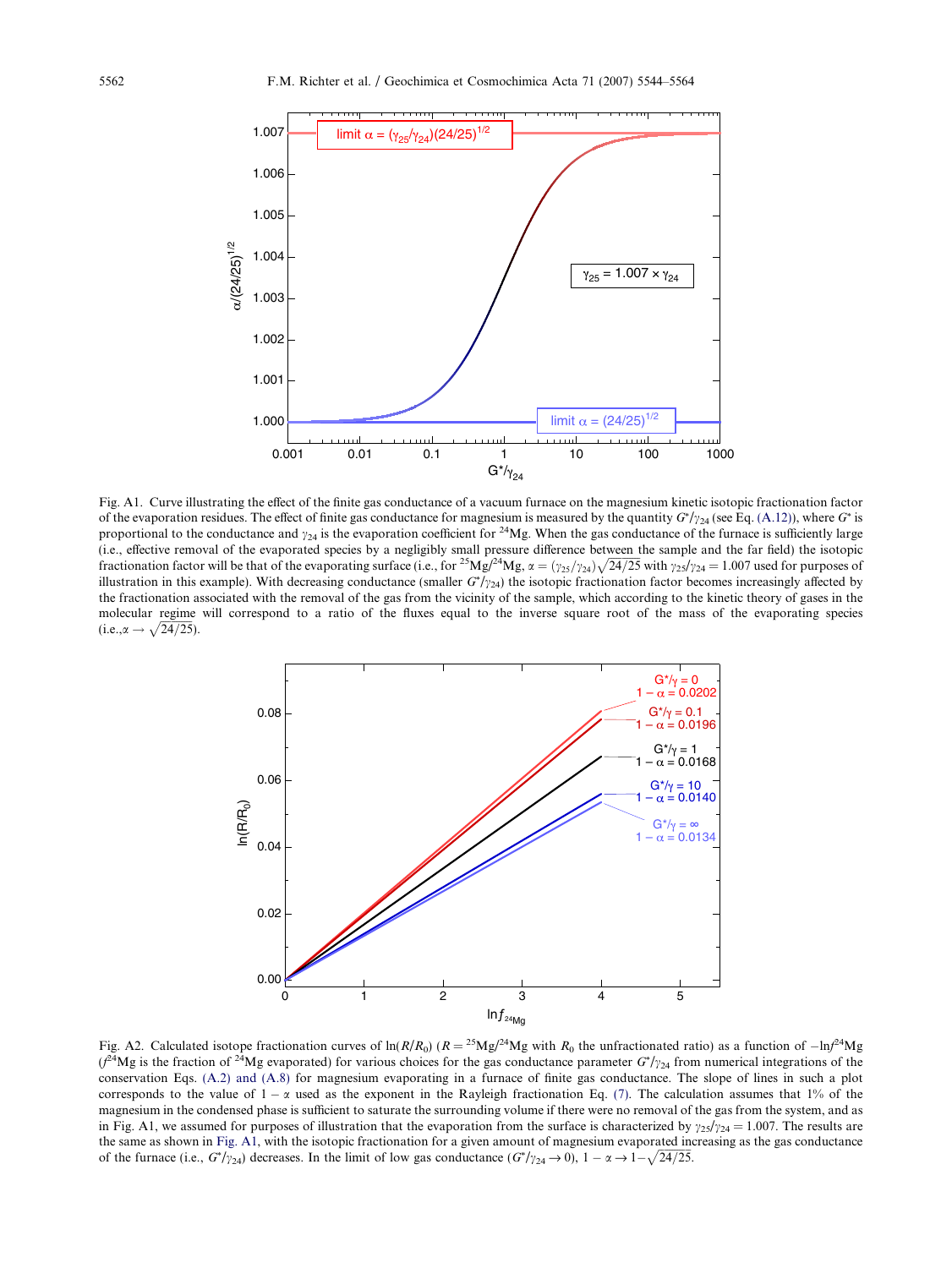<span id="page-19-0"></span> $\gamma_i/\gamma_k$ . The key point is that recondensation due to finite gas conductance will, if anything, increase kinetic isotopic fractionations and thus it cannot be the reason the magnesium isotopic composition of laboratory evaporation residues are consistently less than what one calculates on the assumption that  $\alpha_{ik}^{kin} = \sqrt{m_k/m_i}$ . While we do not know the actual value of  $G^*$  for experiments run in our vacuum furnace, we do know that  $G^*$  is inversely proportional to the surface area of the evaporating sample. This is what allowed us to use the measured isotopic composition of evaporation residues of different surface areas (i.e., different  $G^*$ ) to determine whether our results have been affected by recondensation and whether the fractionation factors we report correspond to the actual values of  $\alpha_{ik}$ .

# **REFERENCES**

- Amelin Y. (2006) The prospect of high-precision Pb isotopic dating of meteorites. Meteorit. Planet. Sci. 41, 1445–1456.
- Amelin Y., Krot A. N., Hutcheon I. D. and Ulyanov A. A. (2002) Lead isotopic ages of chondrules and calcium-aluminum-rich inclusions. Science 297, 1678–1683.
- Berman R. G. (1983). A thermodynamic model for multicomponent melts, with application to the system CaO–MgO–Al<sub>2</sub>O<sub>3</sub>– SiO2. Ph.D. thesis, Univ. British Columbia.
- Clayton R. N., Hinton R. W. and Davis A. M. (1988) Isotopic variations in the rock-forming elements in meteorites. Phil. Trans. R. Soc. Lond. A325, 483–501.
- Dauphas N., Janney P. E., Mendybaev R. A., Wadhwa M., Richter F. M., Davis A. M., van Zuilen A., Hines R. and Foley C. N. (2004) Chromatographic separation and multicollection-ICPMS anaysis of iron. Invstigating mass-dependent and -independent isotope effects. Anal. Chem. 76, 5855-5863.
- Davis A. M., Hashimoto A., Clayton R. N. and Mayeda T. K. (1990) Isotope mass fractionation during evaporation of forsterite ( $Mg_2SiO_4$ ). Nature 347, 655–658.
- Ebel D. S. (2006) Condensation of rocky material in astrophysical environments. In Meteorites and the Early Solar System II (eds. D. S. Lauretta and H. Y. McSween Jr.). University of Arizona Press, Tucson, pp. 253–277.
- Galy A., Belshaw N. S., Halicz L. and O'Nions R. K. (2001) Highprecision measurement of magnesium isotopes by multiplecollector inductively coupled plasma mass spectrometry. Int. J. Mass Spectrom. 208, 89–98.
- Galy A., Yoffe O., Janney P. E., Williams R. W., Cloquet C., Alard O., Halicz L., Wadhwa M., Hutcheon I. D., Ramon E. and Carignan J. (2003) Magnesium isotope heterogeneity of the isotopic standard SRM980 and new reference materials fo magnesium-isotope-ratio measurements. J. Anal. At. Spectrom. 18, 1352–1356.
- Ghiorso M. S. and Sack R. O. (1995) Chemical mass transfer in magmatic processes. IV. A revised and internally consistent thermodynamic model for the interpolation and extrapolation of liquid–solid equilibria in magmatic systems at elevated temperatures and pressures. Contrib. Mineral. Petrol. 119, 197–212.
- Grossman L. (1972) Condensation in the primitive solar nebula. Geochim. Cosmochim. Acta 36, 597–619.
- Grossman L. (1980) Refractory inclusions in the Allende meteorite. Annu. Rev. Earth Planet. Sci. 8, 559–608.
- Grossman L., Ebel D. S., Simon S. B., Davis A. M., Richter F. M. and Parsad N. M. (2000) Major element chemical and isotopic compositions of refractory inclusions in C3 chondrites: the separate roles of condensation and evaporation. Geochim. Cosmochim. Acta 64, 2879–2894.
- Grossman L., Ebel D. S. and Simon S. B. (2002) Formation of refractory inclusions by evaporation of condensate precursors. Geochim. Cosmochim. Acta 66, 145–161.
- Grossman L. and Fedkin A. V. (2003) CaO–MgO–Al<sub>2</sub>O<sub>3</sub>–SiO<sub>2</sub> liquids: Chemical and isotopic effects of Mg and Si evaporation in a closed system of solar composition. Geochim. Cosmochim. Acta 67, 4205–4221.
- Hashimoto A. (1990) Evaporation kinetics of forsterite and implications for the early solar nebula. Nature 347, 53–55.
- Hirth J. P. and Pound G. M. (1963) Condensation and Evaporation Nucleation and Growth Kinetics. Macmillan, New York, 191 p.
- Janney P. E., Richter F. M., Davis A. M., Mendybaev R. A. and Wadhwa M. (2005) In Lunar Planet. Sci. XXXVI. The Lunar Planetary Institute, Houston (CD-ROM). #2123 (abstr.).
- Lange R. A. and Carmichael I. S. E. (1987) Densities of  $Na<sub>2</sub>O-$ K<sub>2</sub>O–CaO–MgO–FeO–Fe<sub>2</sub>O<sub>3</sub>–Al<sub>2</sub>O<sub>3</sub>–TiO<sub>2</sub>–SiO<sub>2</sub> liquids: new measurements and derived partial molar properties. Geochim. Cosmochim. Acta 51, 2931–2946.
- Larimer J. W. and Anders E. (1967) Chemical fractionations in meteorites. II. Abundance patterns and their interpretation. Geochim. Cosmochim. Acta 31, 1239–1270.
- MacPherson G. J., Paque J. M., Stolper E. and Grossman L. (1984) The origin and significance of reverse zoning in melilite from Allende Type B inclusions. J. Geol. 92, 289–305.
- Mendybaev R. A., Davis A. M. and Richter F. M. (2003) Evaporation of CMAS-liquids under reducing conditions: constraints on the formation of the melilite mantle of Type B1 CAIs. Meteorit. Planet. Sci. 38, A100.
- Mendybaev R. A., Richter F. M. and Davis A. M. (2006) Crystallization of melilite from CMAS-liquids and the formation of the melilite mantle of Type B1 CAIs: experimental simulations. Geochim. Cosmochim. Acta 70, 2622–2642.
- Nichols, Jr., R. H., Grimley R. T. and Wasserburg G. J. (1998) Measurement of gas-phase species during Langmuir evaporation of forsterite. Meteorit. Planet. Sci. 33, A115.
- Ozawa K. and Nagahara H. (2001) Chemical and isotopic fractionation by evaportion and their cosmochemical implications. Geochim. Cosmochim. Acta 65, 2171–2199.
- Petaev M. I. and Wood J. A. (2005) Meteoritic constraints on temperatures, pressures, cooling rates, chemical composition, and modes of condensation in the solar nebula. In Chondrites and the Protoplanetary Disk, vol. 341 (eds. A. N. Krot, E. R. D. Scott, B. Reipurth), pp. 373–406. ASP Conference Series.
- Richter F. M. (2004) Timescales determining the degree of kinetic isotope fractionation by evaporation and condensation. Geochim. Cosmochim. Acta 68, 4971–4992.
- Richter F. M., Davis A. M., Ebel D. S. and Hashimoto A. (2002) Elemental and isotopic fractionation of Type B calcium-, aluminum-rich inclusions: experiments, theoretical considerations, and constraints on their thermal evolution. Geochim. Cosmochim. Acta 66, 521–540.
- Richter F. M., Janney P. E., Mendybaev R. A., Davis A. M. and Wadhwa M. (2005) On the temperature dependence of the kinetic isotope fractionation of Type B CAI-like melts during evaporation. In Lunar Planet Sci. XXXVI. The Lunar and Planetary Institute, Houston (CD-ROM). #2124.
- Richter F. M., Mendybaev R. A. and Davis A. M. (2006) Conditions in the protoplanetary disk as seen by the Type B CAIs. Meteorit. Planet. Sci. 41, 83–93.
- Simon S. B., Grossman L., Hutcheon I. D., Williams R. W., Galy A., Fedkin A. V., Clayton R. N. and Mayeda T. K. (2004) In Lunar Planet. Sci. XXXV. The Lunar and Planetary Institute, Houston (CD-ROM). #1684 (abstr.).
- Stolper E. (1982) Crystallization sequences of Ca-Al-rich inclusions from Allende: an experimental study. Geochim. Cosmochim. Acta 46, 2159–2180.